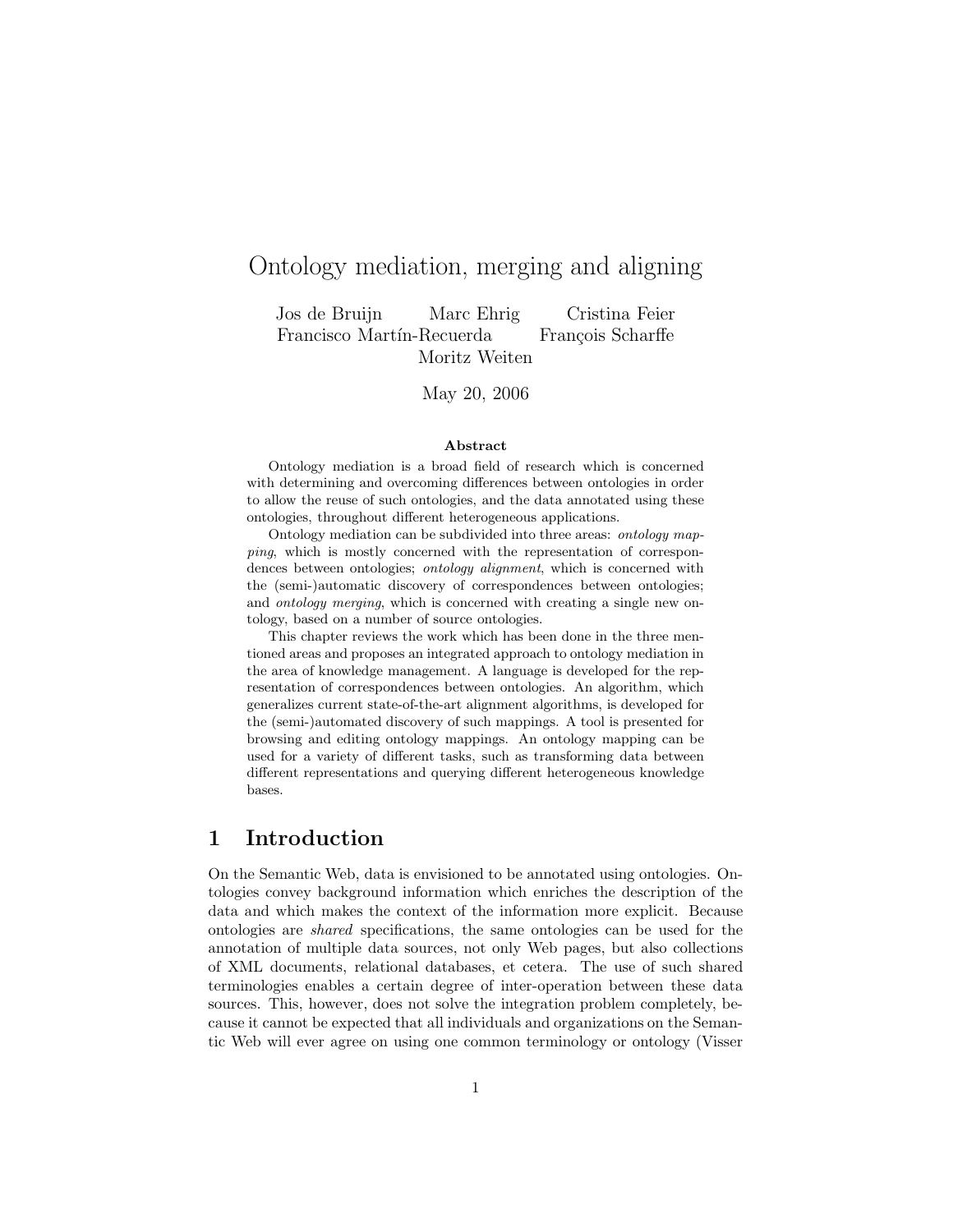& Cui 1998, Uschold 2000). It can be expected that many different ontologies will appear and, in order to enable inter-operation, differences between these ontologies have to be reconciled. The reconciliation of these differences is called ontology mediation.

Ontology mediation enables reuse of data across applications on the Semantic Web and, in general, cooperation between different organizations. In the context of semantic knowledge management, ontology mediation is especially important to enable sharing of data between heterogeneous knowledge bases and to allow applications to reuse data from different knowledge bases. Another important application area for ontology mediation is that of Semantic Web Services. In general, it cannot be assumed that the requester and the provider of a service use the same terminology in their communication and thus mediation is required in order to enable communication between heterogeneous business partners.

We distinguish two principled kinds of ontology mediation: *ontology mapping* and ontology merging. With ontology mapping, the correspondences between two ontologies are stored separately from the ontologies and are thus not part of the ontologies themselves. The correspondences can be used for, for example, querying heterogeneous knowledge bases using a common interface or transforming data between different representations. The (semi-)automated discovery of such correspondences is called *ontology alignment*.

When performing *ontology merging*, a new ontology is created which is the union of the source ontologies. The merged ontology captures all the knowledge from the original ontologies. The challenge in ontology merging is to ensure that all correspondences and differences between the ontologies are reflected in the merged ontology.

Summarizing, ontology mapping is mostly concerned with the representation of correspondences between ontologies; ontology alignment is concerned with the discovery of these correspondences; and *ontology merging* is concerned with creating the union of ontologies, based on the correspondences between the ontologies. We provide an overview of the main approaches in ontology merging, ontology mapping and ontology alignment in Section [2.](#page-1-0)

After the survey in Section [2](#page-1-0) we present a practical approach to ontology mediation where we describe a language to specify ontology mappings, an alignment method for semi-automatically discovering mappings, a graphical tool for browsing and creating mappings in a user friendly way, in Section [3.](#page-9-0)

We conclude with a summary in Section [4.](#page-16-0)

# <span id="page-1-0"></span>2 Approaches in ontology mediation

In this section we give an overview of some of the major approaches in ontology mediation, particularly focusing on ontology mapping, alignment and merging.

A major issue of all of these approaches is the location and specification of the overlap and the mismatches between concepts, relations, and instances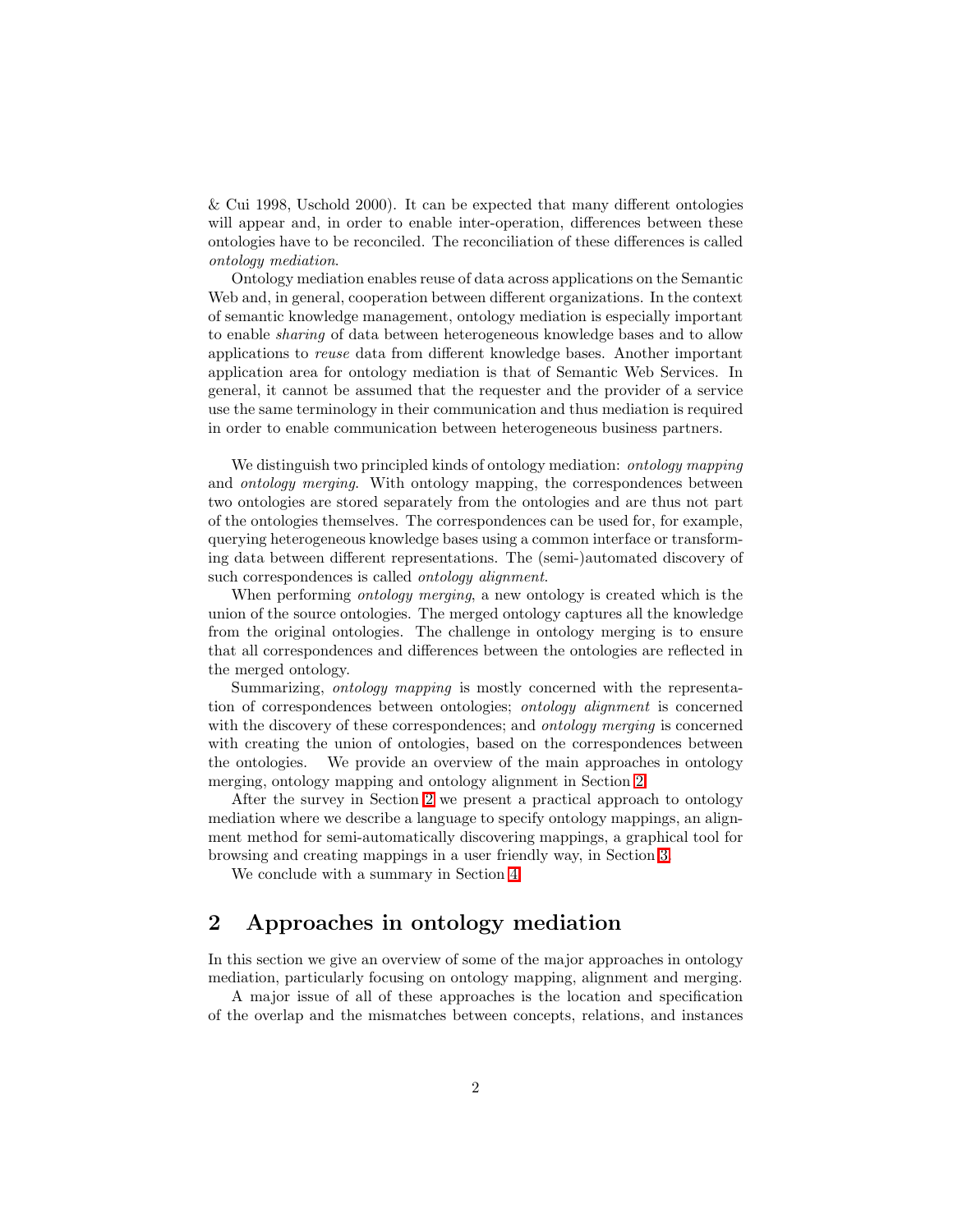

<span id="page-2-2"></span>Figure 1: Ontology Mapping

in different ontologies. In order to achieve a better understanding of the mismatches which all these approaches are trying to overcome, we give an overview of the mismatches which might occur between different ontologies, based on the work by Klein (2001), in Section [2.1.](#page-2-0)

We survey number of representative approaches for ontology mapping, ontology alignment, and ontology merging in Sections [2.2,](#page-2-1) [2.3](#page-5-0) and [2.4,](#page-7-0) respectively. For more elaborate and detailed surveys we refer the reader to (Shvaiko & Euzenat 2005, Noy 2004, Doan & Halevy 2005, Kalfoglou & Schorlemmer 2003).

#### <span id="page-2-0"></span>2.1 Ontology mismatches

The two basic types of ontology mismatches are: (1) Conceptualization mismatches, which are mismatches of different conceptualizations of the same domain and (2) Explication mismatches, which are mismatches in the way a conceptualization is specified.

Conceptualization mismatches fall in two categories. A scope mismatch occurs when two classes have some overlap in their extensions (the set s of instances), but the extensions are not exactly the same (e.g., the concepts Student and TaxPayer). There is a mismatch in the *model coverage and granularity* if there is (a) a difference in the part of the domain that is covered by both ontologies (e.g., the ontologies of university employees and students) or (b) the level of detail with which the model is covered (e.g., one ontology might have one concept Person whereas another ontology distinguishes between YoungPerson, MiddleAgedPerson and OldPerson).

Explication mismatches fall in three categories. There is (1) a mismatch in the style of modeling if either (a) the paradigm used to specify a certain concept (e.g., time) is different (e.g., intervals versus points in time) or (b) the way the concept is described differs (e.g., using subclasses versus attributes to distinguish groups of instances). There is a  $(2)$  terminological mismatch when two concepts are equivalent, but they are represented using different names (synonyms) or when the same name is used for different concepts (homonyms). Finally, an  $(3)$ encoding mismatch occurs when values in different ontologies are encoded in a different way (e.g., using kilometers versus miles for a distance measure).

## <span id="page-2-1"></span>2.2 Ontology Mapping

An ontology mapping is a (declarative) specification of the semantic overlap between two ontologies; it is the output of the mapping process (see Figure [1\)](#page-2-2).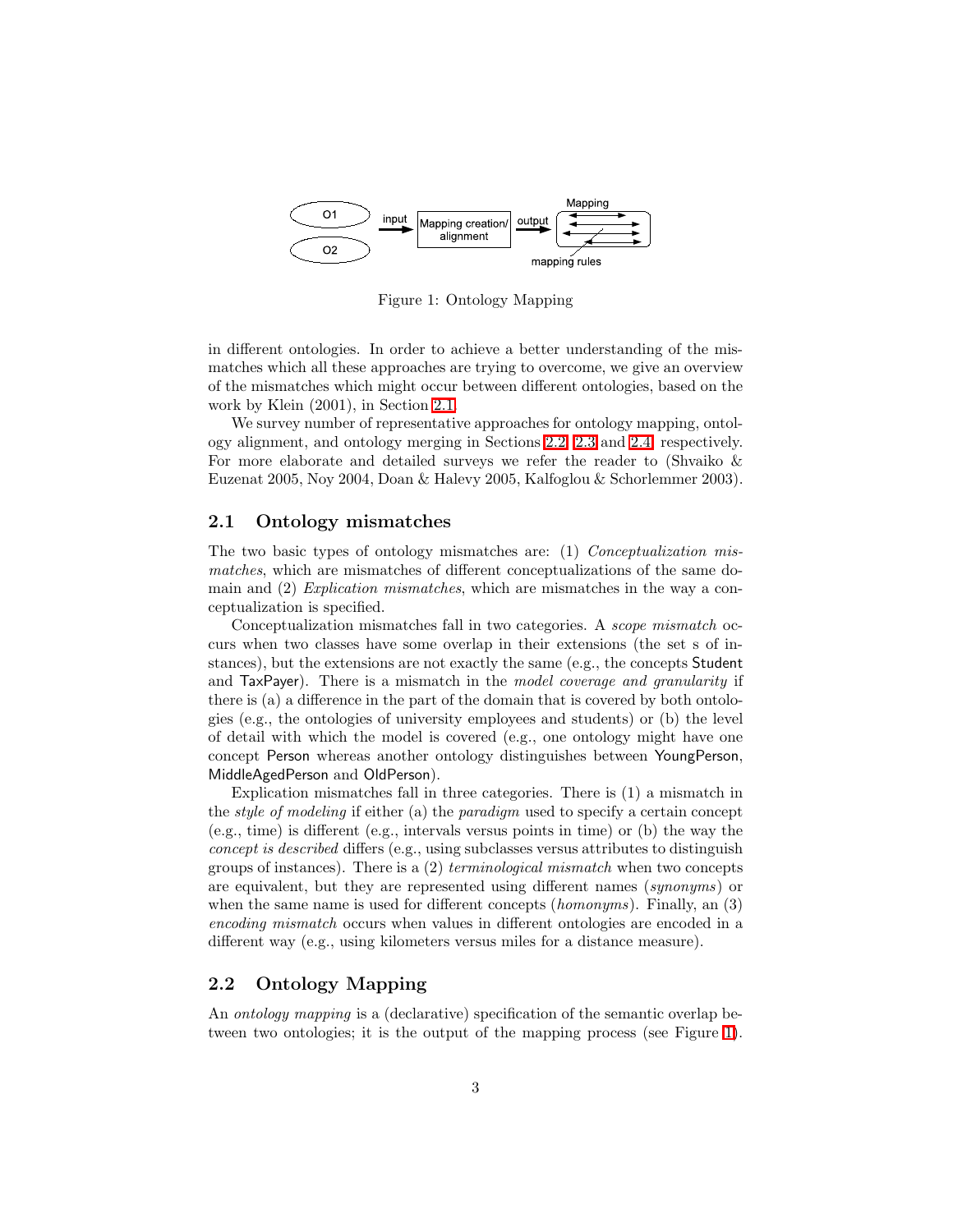The correspondences between different entities of the two ontologies are typically expressed using some axioms formulated in a specific mapping language. The three main phases for any mapping process are: (1) mapping discovery, (2) mapping representation, and (3) mapping exploitation/execution. In this section we survey a number existing approaches for ontology mapping, with a focus on the mapping representation aspect.

A common tendency among the ontology mapping approaches is the existence of an ontology of mappings (e.g., MAFRA (Maedche, Motik, no Silva & Volz 2002), RDFT (Omelayenko 2002)), which constitutes the vocabulary for the representation of mappings.

MAFRA (MApping FRAmework for distributed ontologies) (Maedche et al. 2002) supports the interactive, incremental and dynamic ontology mapping process, where the final purpose of such a process is to support instance transformation. It addresses all the phases of the mapping process: lift  $\mathcal C$  normalization (lifting the content of the ontologies to RDF-S and normalization of their vocabularies by eliminating syntactical and lexical differences), similarity (computation of the similarities between ontology entities as a support for mapping discovery), *semantic bridging* (establishing correspondences between similar entities, in the form of so-called semantic bridges - defining the mapping), execution (exploiting the bridges/mapping for instance transformation), and *post-processing* (revisiting the mapping specification for improvements).

We will focus in the following on the representation of mappings using semantic bridges in MAFRA. The semantic bridges are captured in the Semantic Bridging Ontology (SBO). SBO is a taxonomy of generic bridges; instances of these generic bridges, called concrete bridges, constitute the actual concrete mappings. We give an overview of the dimensions along which a bridge can be described in MAFRA, followed by a shallow description of the classes of SBO which allow one to express such bridges.

A bridge can be described along five dimensions:

- entity dimension: pertains to the entities related by a bridge which may be concepts (modeling classes of objects in the real world), relations, attributes and extensional patterns (modeling the content of instances).
- *cardinality dimension*: pertains to the number of ontology entities at both sides of the semantic bridge (usually 1:n or m:1, m:n is seldom required and it can be usually decomposed into m:1:n)
- structural dimension: pertains to the way elementary bridges may be combined into a more complex bridge (relations that may hold between bridges: specialization, alternatives, composition, abstraction)
- transformation dimension: describes how instances are transformed by means of an associated transformation function.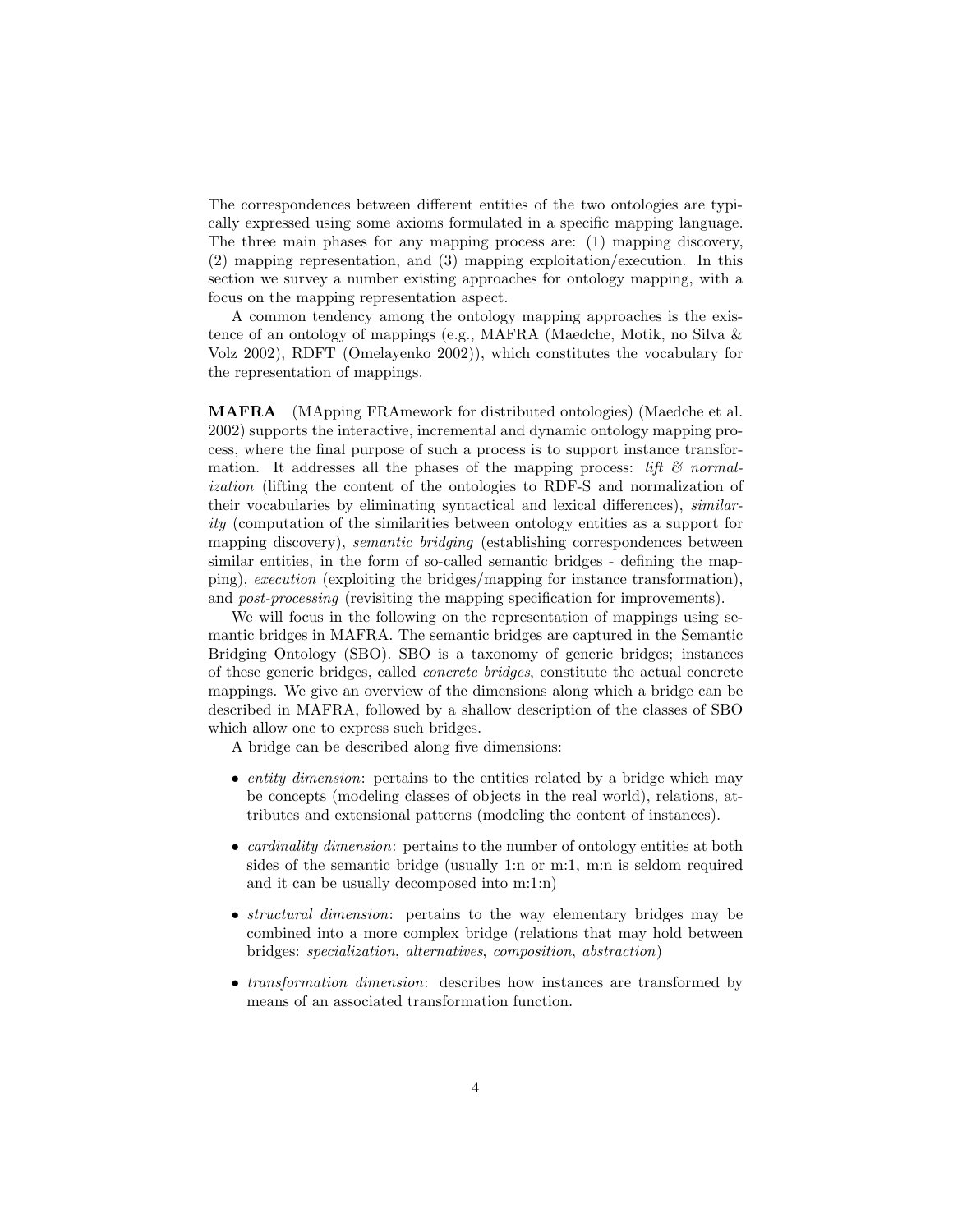• *constraint dimension*: allows one to express conditions upon whose fulfilment the bridge evaluation depends. The transformation rule associated with the bridge is not executed unless these conditions hold.

The abstract class SemanticBridge describes a generic bridge, upon which there are no restrictions regarding the entity types that the bridge connects or the cardinality. For supporting composition, this class has defined a relation hasBridge. The class SemanticBridgeAlt supports the *alternative* modeling primitive by grouping several mutual exclusive semantic bridges. The abstract class SemanticBridge is further specialized in the SBO according to the entity type, the ontology defining as subclasses of this class: RelationBridge, ConceptBridge, AttributeBridge. Rule is a class for describing generic rules. Condition and Transformation are its subclasses which are responsible for describing the condition necessary for the execution of a bridge, and the transformation function of a bridge, respectively. The Service class maps the bridge parameters with the transformation procedure arguments and call to procedures.

RDFT (Omelayenko 2002) is a mapping meta-ontology for mapping XML DTDs to/and RDF schemas specially targeted for business integration tasks. The business integration task in this context is seen as a service integration task, where each enterprise is represented as a Web service specified in WSDL. A conceptual model of WSDL was developed based on RDF Schema extended with the temporal ontology PSL. Service integration is reduced to concept integration, RDFT mapping specific concepts such as events, messages, vocabularies, and XML-specific parts of the conceptual model.

The most important class of the meta-ontology is Bridge, which enables one to specify correspondences between one entity and a set of entities or vice versa, depending on the type of the bridge: one-to-many or many-to-one. The relation between the source and target components of a bridge can be an EquivalentRelation (states the equivalence between the two components) or a VersionRelation (states that the target set of elements form a later version of the source set of elements, assuming identical domains for the two). This is specified via the bridge property Relation. Bridges can be categorized in:

- RDFBridges, which are bridges between RDF Schema entities. These can be (Class2Class or Property2Property) bridges.
- XMLBridges, which are bridges between XML tags of the source/target DTD and the target/source RDF Schema entities. These can be Tag2Class, Tag2Property, Class2Tag, or Property2Tag bridges.
- Event2Event bridges, which are bridges that connect two events pertaining to different services. They connect instances of the meta-class mediator:Event.

Collections of bridges which serve a common purpose are grouped in a map. When defined in a such a way, as a set of bridges, mappings are said to be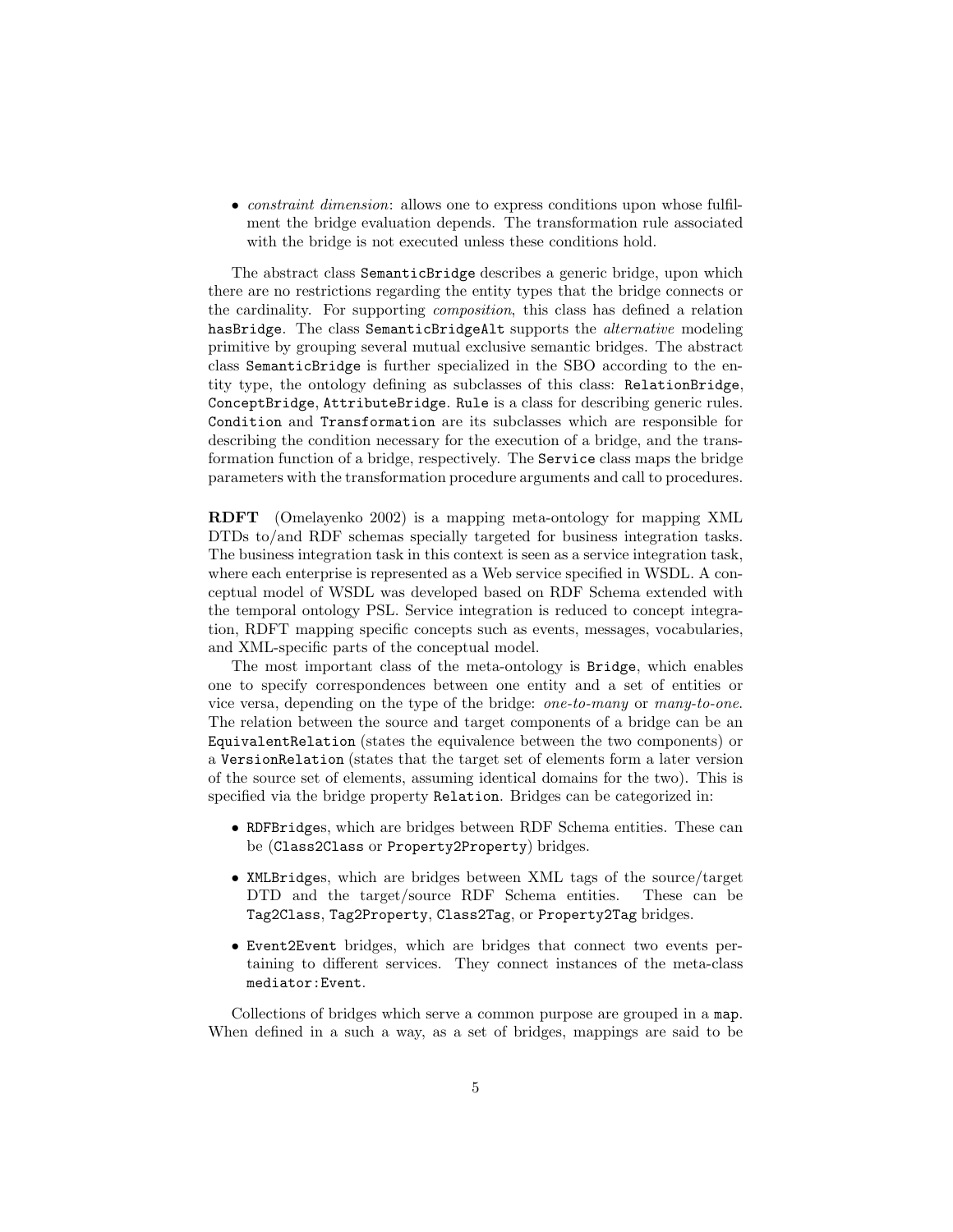declarative, while procedural mappings can be defined by means of an XPath expression transforming instance data.

C-OWL Another perspective on ontology mapping is given by Context OWL (C-OWL) (Bouquet, Giunchiglia, van Harmelen, Serafini & Stuckenschmidt 2004) which is a language that extends the ontology language OWL (Dean & Schreiber 2004) both syntactically and semantically in order to allow for the representation of contextual ontologies. In this vision, the term contextual ontology refers to the fact that the contents of the ontology are kept local and they can be mapped with the contents of other ontologies via explicit mappings (bridge rules) to allow for a controlled form of global visibility. This is opposed to the OWL importing mechanism where a set of local models is globalized in a unique shared model.

Bridge rules allow to connect entities (concepts, roles or individuals) from different ontologies that subsume one another, are equivalent, are disjoint or have some overlap. A C-OWL mapping is a set of bridges between two ontologies. A set of OWL ontologies together with mappings between each of them is called a context space.

The local models semantics defined for C-OWL, as opposed to the OWL global semantics, considers that each context uses a local set of models and a local domain of interpretation. Thus, it is possible to have ontologies with contradicting axioms, or unsatisfiable ontologies without the entire context space being unsatisfiable.

## <span id="page-5-0"></span>2.3 Ontology Alignment

Ontology alignment is the process of discovering similarities between two source ontologies. The result of a matching operation is a specification of similarities between two ontologies. Ontology alignment is generally described as the application of the so-called Match operator (cf. (Rahm & Bernstein 2001)). The input of the operator is a number of ontology and the output is a specification of the correspondences between the ontologies.

There are many different algorithms which implement the match operator. These algorithms can be generally classified along two dimensions. On the one hand there is the distinction between schema-based and instance-based matching. A schema-based matcher takes different aspects of the concepts and relations in the ontologies and uses some similarity measure to determine correspondence (e.g., (Noy & Musen 2000b)). An instance-based matcher takes the instances which belong to the concepts in the different ontologies and compares these to discover similarity between the concepts (e.g., (Doan, Madhaven, Domingos  $\&$  Halevy 2004). On the other hand there is the distinction between element-level and structure-level matching. An element-level matcher compares properties of the particular concept or relation, such as the name, and uses these to find similarities (e.g., (Noy & Musen 2000b)). A structure level matcher compares the structure (e.g., the concept hierarchy) of the ontologies to find similarities (e.g., (Noy & Musen 2000a, Giunchiglia & Shvaiko 2004)). These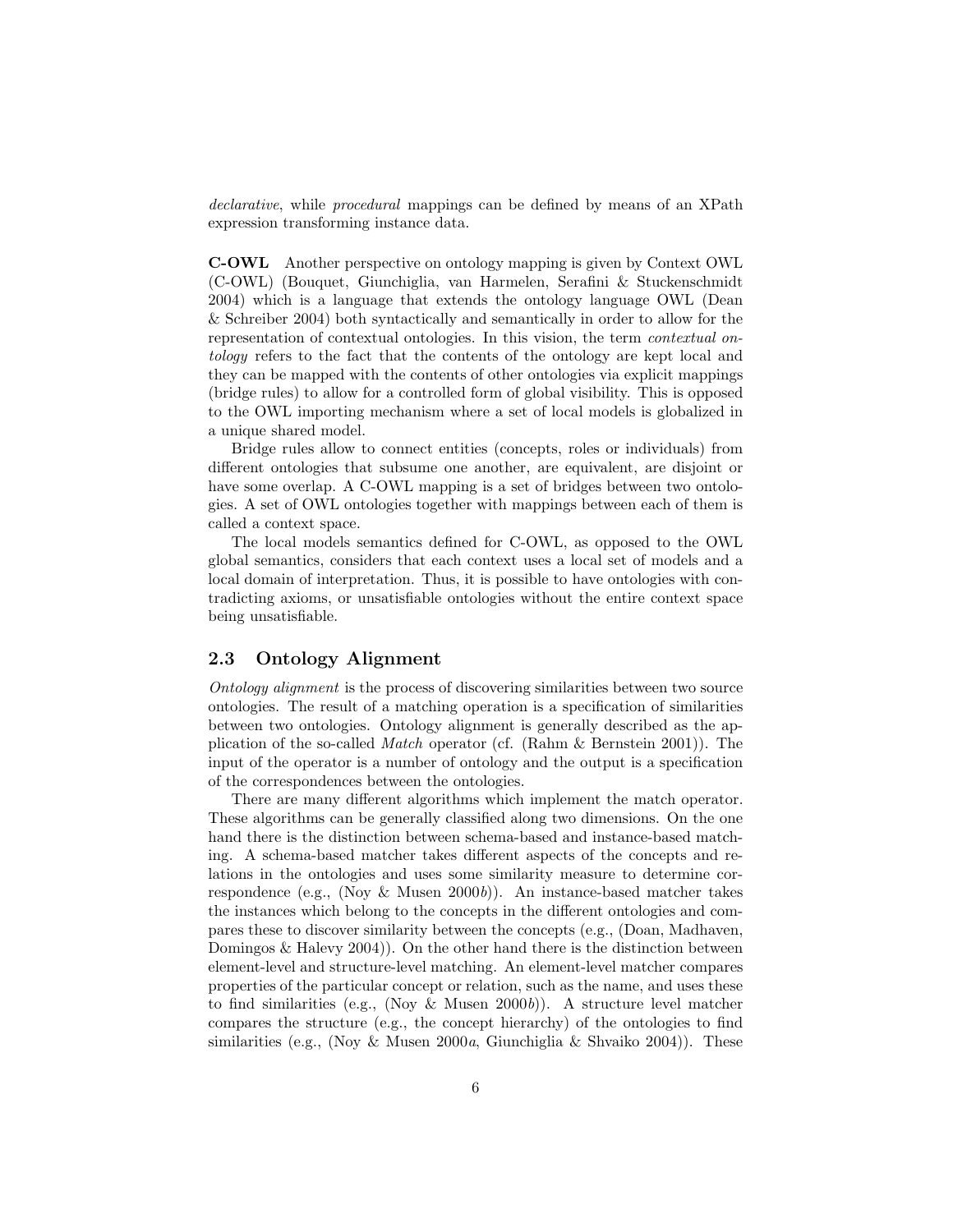matchers can also be combined (e.g., (Ehrig & Staab 2004, Giunchiglia, Shvaiko & Yatskevich 2004)). For example, Anchor-PROMPT (Noy & Musen 2000a), a structure-level matcher, takes as input an initial list of similarities between concepts. The algorithm is then used to find additional similarities, based on the initial similarities and the structure of the ontologies. For a more detailed classification of alignment techniques we refer to (Shvaiko & Euzenat 2005). In the following, we give an overview of those approaches.

**Anchor-PROMPT** (Noy & Musen 2000a) is an algorithm which aims to augment the results of matching methods which only analyze local context in ontology structures, such as PROMPT (Noy & Musen 2000b), by finding additional possible points of similarity, based on the structure of the ontologies. The algorithm takes as input two pairs of related terms and analyzes the elements which are included in the path that connects the elements of the same ontology with the elements of the equivalent path of the other ontology. So, we have two paths (one for each ontology) and the terms that comprise these paths. The algorithm then looks for terms along the paths that might be similar to the terms of the other path, which belongs to the other ontology, assuming that the elements of those paths are often similar as well. These new potentially related terms are marked with a similarity score which can be modified during the evaluation of other paths in which these terms occur. Terms with high similar scores will be presented to the user to improve the set of possible suggestions in, for example, a merging process in PROMPT.

GLUE (Doan et al. 2004, Doan, Domingos & Halevy 2003) is a system which employs machine learning technologies to semi-automatically create mappings between heterogeneous ontologies based on instance data, where an ontology is seen as a taxonomy of concepts. GLUE focuses on finding 1-to-1 mappings between concepts in taxonomies, although the authors say that extending matching to relations and attributes and involving more complex mappings (such as 1-to-n and n-to-1 mappings) is the subject of ongoing research.

The similarity of two concepts A and B in the two taxonomies  $O_1$  and  $O_2$  is based on the sets of instances that overlap between the two concepts. In order to determine whether an instance of concept  $B$  is also an instance of concept A, first a classifier is built using the instances of concept A as the training set. This classifier is now used to classify the instances of concept B. The classifier then decides for each instance of  $B$ , whether it is also an instance of  $A$  or not.

Based on these classifications, four probabilities are computed, namely,  $P(A, B), P(\overline{A}, B), P(A, \overline{B})$  and  $P(\overline{A}, \overline{B})$ , where, for example,  $P(A, \overline{B})$  is the probability that an instance in the domain belongs to  $A$ , but not to  $B$ . These four probabilities can now be used to compute the joint probability distribution for the concepts  $A$  and  $B$ , which is a user supplied function with these four probabilities as parameters.

Semantic Matching (Giunchiglia & Shvaiko 2004) is an approach to match-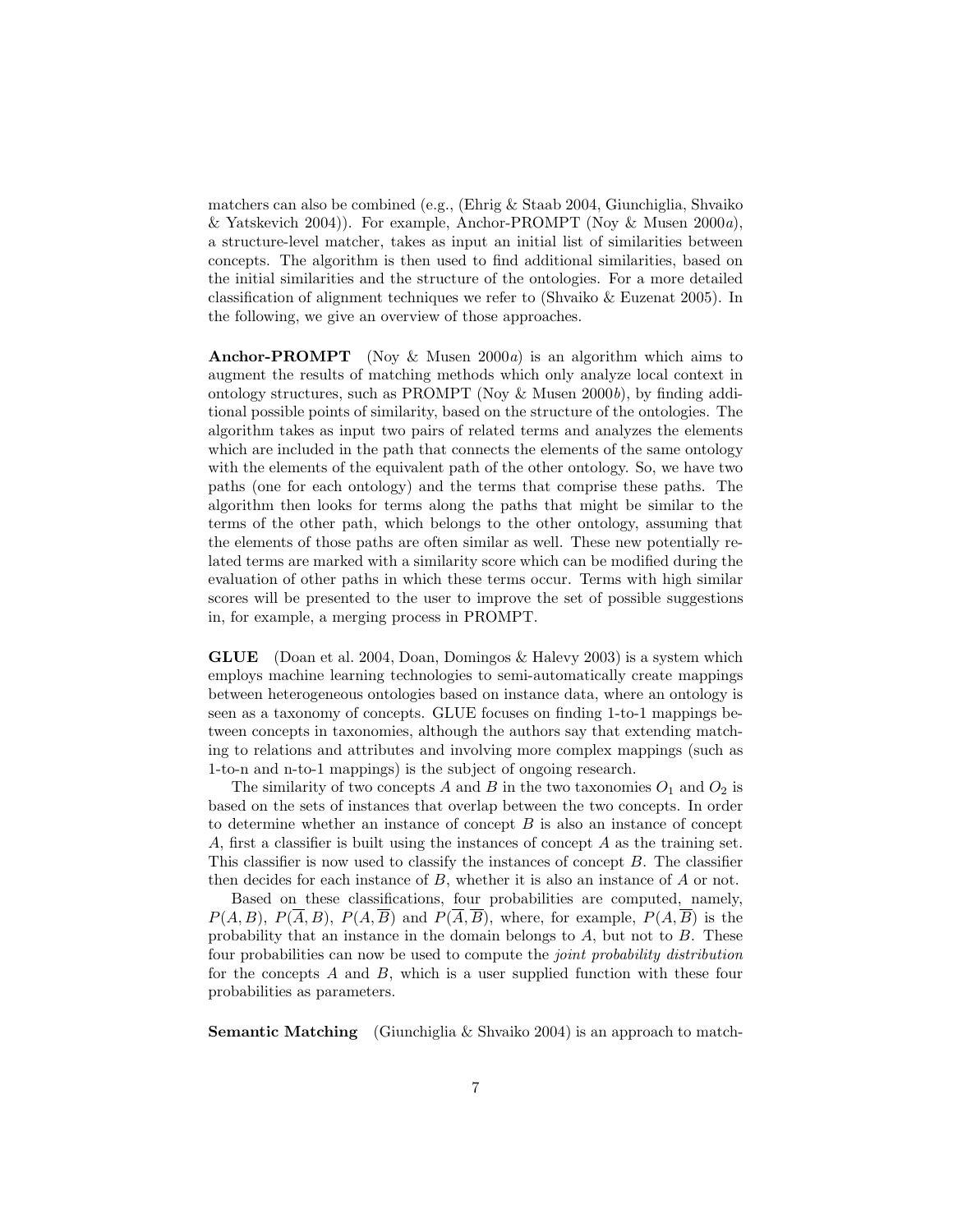ing classification hierarchies. The authors implement a Match operator that takes two graph-like structures (e.g. database schemas or ontologies) as input and produces a mapping between elements of the two graphs that semantically correspond to each other.

Giunchiglia & Shvaiko (2004) have argued that almost all earlier approaches to schema and ontology matching have been syntactic matching approaches, as opposed to semantic matching. In syntactic matching, the labels and sometimes the syntactical structure of the graph is matched and typically some similarity coefficient [0, 1] is obtained, which indicates the similarity between the two nodes. Semantic Matching computes a set-based relation between the nodes, taking into account the meaning of each node; the semantics of a node is determined by the label of that node and the semantics of all the nodes which are higher in the hierarchy. The possible relations returned by the Semantic Matching algorithm are equality (=), overlap (∩), mismatch ( $\perp$ ), more general  $(\subseteq)$  or *more specific*  $(\supset)$ . The correspondence of the symbols with set theory is not a coincidence, since each concept in the classification hierarchies represents a set of documents.

QOM - Quick Ontology Mapping (Ehrig & Staab 2004, Ehrig & Sure 2004) was designed to provide an efficient matching tool for on-the-fly creation of mappings between ontologies.

In order to speed up the identification of similarities between two ontologies, QOM does not compare all entities of the first ontology with all entities of the second ontology, but uses heuristics (e.g., similar labels) to lower the number of candidate mappings, i.e., the number of mappings to compare. The actual similarity computation is done by using a wide range of similarity functions, such as string similarity.

Several of such similarity measures are computed, which are all input to the similarity aggregation function, which combines the individual similarity measures. QOM applies a so-called sigmoid function, which emphasizes high individual similarities and de-emphasizes low individual similarities. The actual correspondences between the entities in the ontologies are extracted by applying a threshold to the aggregated similarity measure. The output of one iteration can be used as part of the input in a subsequent iteration of QOM in order to refine the result. After a number of iterations, the actual table of correspondences between the ontologies is obtained.

## <span id="page-7-0"></span>2.4 Ontology merging

Ontology merging is the creation of one ontology from two or more source ontologies. The new ontology will unify and in general replace the original source ontologies. We distinguish two distinct approaches in ontology merging. In the first approach the input of the merging process is a collection of ontologies and the outcome is one new, merged, ontology which captures the original ontologies (see Figure [2\(a\)\)](#page-8-0). A prominent example of this approach is PROMPT (Noy  $\&$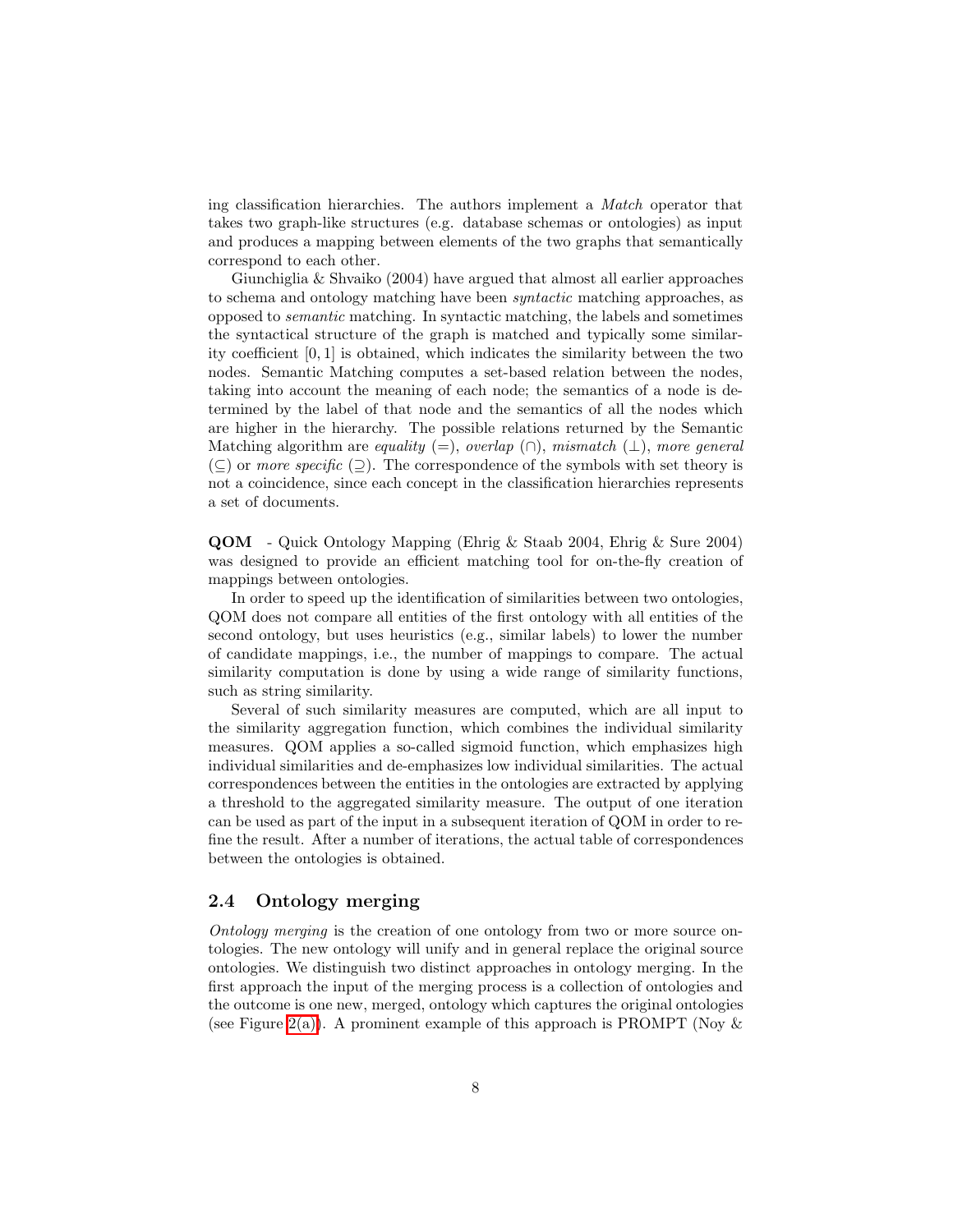<span id="page-8-0"></span>

<span id="page-8-1"></span>Figure 2: Output of the merging process

Musen  $2000b$ , which is an algorithm and a tool for interactively merging ontologies. In the second approach the original ontologies are not replaced, but rather a 'view', called bridge ontology, is created which imports the original ontologies and specifies the correspondences using bridge axioms. OntoMerge (Dou, McDermott & Qi 2002) is a prominent example of this approach. OntoMerge facilitates the creation of a 'bridge' ontology which imports the original ontologies and relates the concepts in these ontologies using a number of bridge axioms. We describe the PROMPT and OntoMerge approaches in more detail below.

**PROMPT** (Noy & Musen 2000b) is an algorithm and an interactive tool for the merging two ontologies. The central element of PROMPT is the algorithm which defines a number of steps for the interactive merging process:

- 1. Identify merge candidates based on class-name similarities. The result is presented to the user as a list of potential merge operations.
- 2. The user chooses one of the suggested operations from the list or specifies a merge operation directly.
- 3. The system performs the requested action and automatically executes additional changes derived from the action.
- 4. The system creates a new list of suggested actions for the user, based on the new structure of the ontology, determines conflicts introduced by the last action, finds possible solutions to these conflicts and displays these to the user.

PROMPT identifies a number of ontology merging operations (merge classes, merge slots, merge bindings between a slot and a class, etc) and a number of possible conflicts introduced by the application of these operations (name conflicts, dangling references, redundancy in the class hierarchy and slot-value restrictions that violate class inheritance).

OntoMerge (Dou et al. 2002) is an on-line approach in which source ontologies are maintained after the merge operation, whereas in PROMPT the merged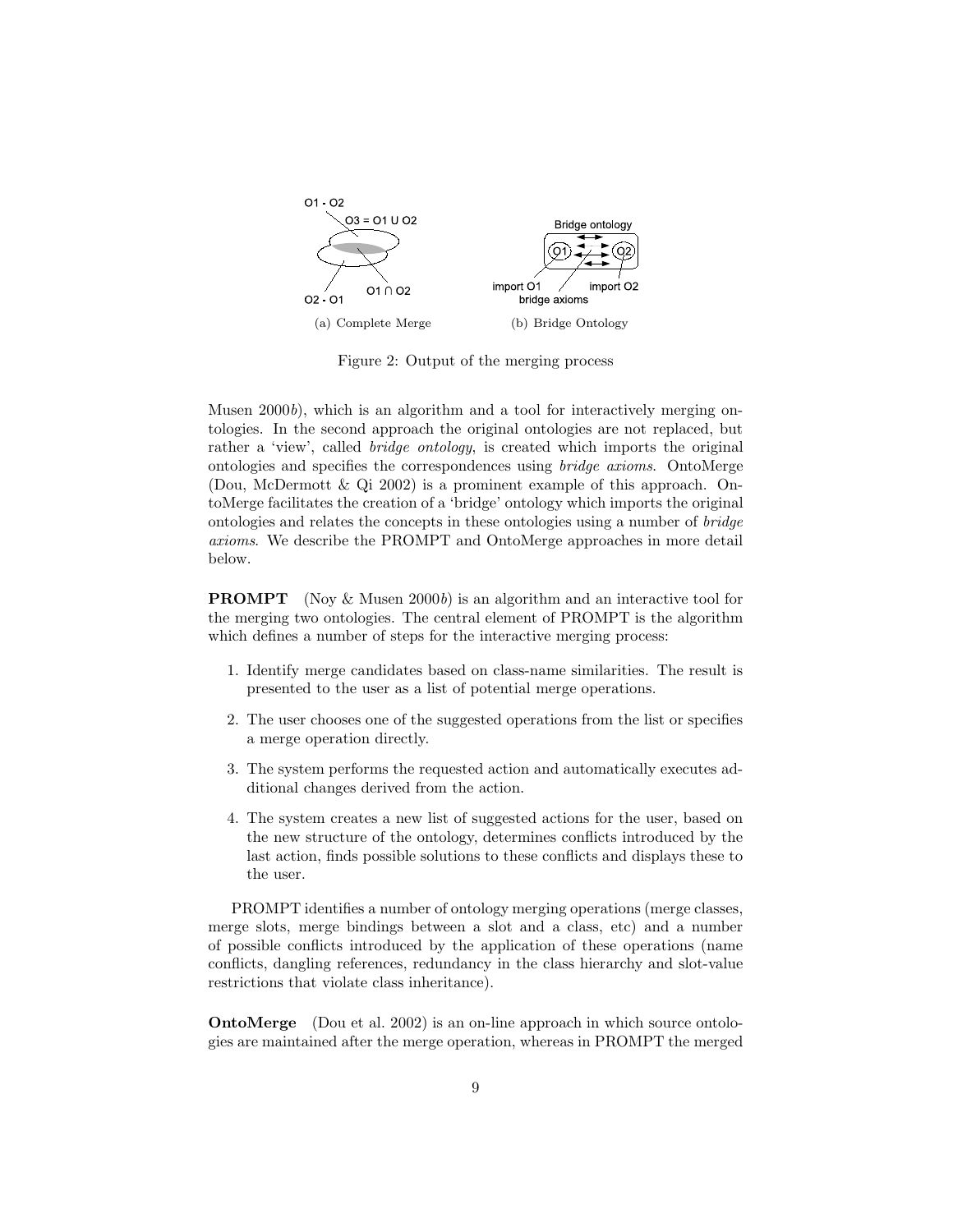ontology replaces the source ontologies. The output of the merge operation in OntoMerge is not a complete merged ontology, as in PROMPT, but a bridge ontology which imports the source ontologies and which has a number of socalled Bridging Axioms (see Figure  $2(b)$ ), which are translation rules used to connect the overlapping part of the source ontologies. The two source ontologies, together with the bridging axioms, are then treated as a single theory by a theorem prover optimized for three main operations:

- 1. Dataset translation (cf. instance transformation in (de Bruijn & Polleres 2004)). Dataset translation is the problem of translating a set of data (instances) from one representation to the other.
- 2. Ontology extension generation. The problem of ontology extension generation is the problem of generating an extension (instance data) O2s, given two related ontologies O1 and O2 and an extension O1s of ontology O1. The example given by the authors is to generate a WSDL extension based on an OWL-S description of the corresponding Web Service.
- 3. Querying different ontologies. Query rewriting is a technique for solving the problem of querying different ontologies, whereas the authors of (Dou et al. 2002) merely stipulate the problem.

# <span id="page-9-0"></span>3 Mapping and Querying disparate knowledge bases

In the previous section we have seen an overview of a number of representative approaches for different aspects of ontology mediation in the areas of ontology mapping, alignment and merging. In this section we focus on an approach for ontology mapping and ontology alignment to query disparate knowledge bases in a knowledge management scenario. However, the techniques are largely applicable to any ontology mapping or alignment scenario.

In the area of knowledge management we assume there are two main tasks to be performed with ontology mappings: (a) transforming data between different representations, when transferring data from one knowledge base to another; and (b) querying of several heterogeneous knowledge bases, which have different ontologies. The ontologies in the area of knowledge management are large, but lightweight, i.e., there is a concept hierarchy with many concepts, but there are relatively few relations and axioms in the ontology. From this follows that the mappings between the ontologies will be large as well, and they will generally be lightweight; the mapping will consist mostly of simple correspondence between concepts. The mappings between ontologies are not required to be one hundred percent accurate, because of the nature of the application of knowledge management: if a search result is inaccurate it is simply discarded.

In order to achieve ontology mapping, one needs to specify the relationship between the ontologies using some language. A natural candidate to express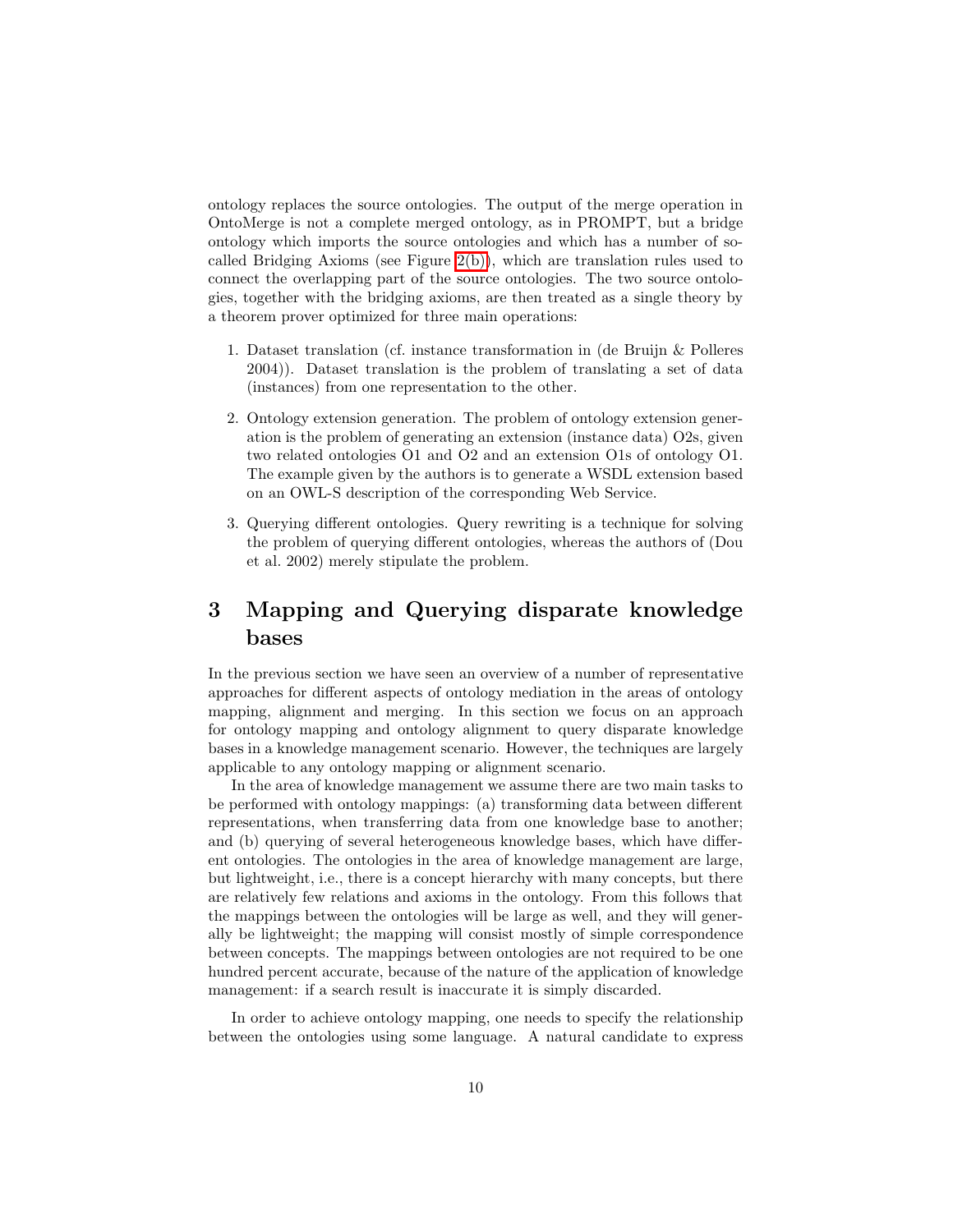these relationships would seem to be the ontology language which is used for the ontologies themselves. We see a number of disadvantages to this approach:

- Ontology language There exist several different ontology languages for different purposes (e.g., RDFS (Brickley & Guha 2004), OWL (Dean & Schreiber 2004), WSML (de Bruijn, Fensel, Keller, Kifer, Lausen, Krummenacher, Polleres & Predoiu 2005)) and it is not immediately clear how to map between ontologies which are specified using different languages.
- Independence of mapping Using an existing ontology language would typically require to import one ontology into the other and specify the relationships between the concepts and relations in the resulting ontology; this is actually a form of ontology merging. The general disadvantage of this approach is that the mapping is tightly coupled with the ontologies; one can essentially not separate the mapping from the ontologies.
- Epistemological adequacy The constructs in an ontology language have not been defined for the purpose of specifying mappings between ontologies. For example, in order to specify the correspondence between two concepts Human and Person in two ontologies, one could use some equivalence or subclass construct in the ontology language, even though the intension of the concepts in both ontologies is different.

In Section [3.1](#page-10-0) we describe a mapping language which is independent from the specific ontology language but which can be *grounded* in an ontology language for some specific tasks. The mapping language itself is based on a set of elementary mapping patterns which represent the elementary kinds of correspondences one can specify between two ontologies.

As we have seen in Section [2.3,](#page-5-0) there exist many different alignment algorithms for the discovery of correspondences between ontologies. In Section [3.2](#page-12-0) we present an interactive process for ontology alignment which allows to plugin any existing alignment algorithm. The input of this process consists of the ontologies which are to be mapped and the output is an ontology mapping.

Writing mapping statements directly in the mapping language is a tedious and error-prone process. The mapping tool OntoMap is a graphical tool for creating ontology mappings. This tool, described in Section [3.3](#page-14-0) can be used to create a mapping between two ontologies from scratch or it can be used for the refinement of automatically discovered mappings, described in Section [3.2.](#page-12-0)

## <span id="page-10-0"></span>3.1 Mapping language

An important requirement for the mapping language which is presented in this section is the epistemological adequacy of the constructs in the language. In other words, the constructs in the language should correspond to the actual correspondences one needs to express in a natural way. More information about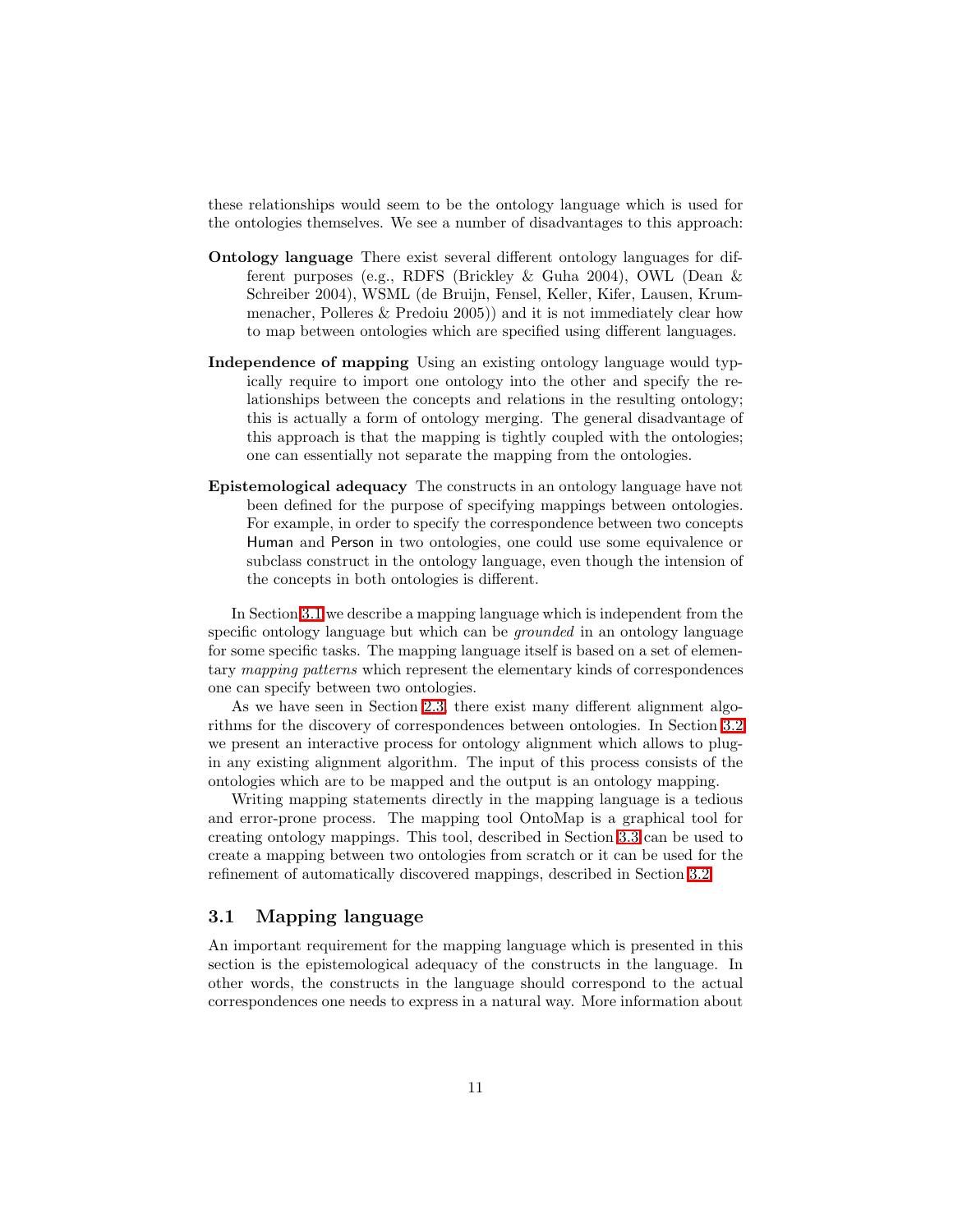Name: Class by Attribute Mapping

Problem: The extension of a class in one ontology corresponds to the extension of a class in another ontology, provided that all individuals in the extension have a particular attribute value. Solution:

| <i>Solution description:</i> A mapping is established between a class/attribute/ |
|----------------------------------------------------------------------------------|
| attribute value combination in one ontology and a class in another ontology.     |
| <i>Mapping syntax:</i>                                                           |

|          | <b>Imapping</b> ::= classMapping( <i>direction A B</i> attributeValueCondition( <i>P o</i> )) |
|----------|-----------------------------------------------------------------------------------------------|
| Example: |                                                                                               |
|          | classMapping(Human Female attributeValueCondition(hasGender "female"                          |

<span id="page-11-2"></span>Table 1: Class by Attribute Mapping pattern

the mapping language can be found in (Scharffe  $\&$  de Bruijn 2005) and on the web site of the mapping language<sup>[1](#page-11-0)</sup>.

Now, what do we mean with 'natural way'? There are different patterns which one can follow when mapping ontologies. One can map a concept to a concept, a concept with a particular attribute value to another concept, a relation to a relation, etc. We have identified a number of such elementary mapping patterns which we have used as a basis for the mapping language.

<span id="page-11-1"></span>Example 1. As a simple example of possible mapping which can expressed between ontologies, assume we have two ontologies O1 and O2 which both describe humans and their gender. Ontology O1 has a concept Human with an attribute hasGender; O2 has two concepts Woman and Man. O1 and O2 use different ways to distinguish the gender of the human; O1 uses an attribute with two possible values "male" and "female", whereas O2 has two concepts Woman and Man to distinguish the gender. Notice that these ontologies have a mismatch in the style of modeling (see Section [2.1\)](#page-2-0). If we want to map these ontologies, we need to create two mapping rules: (1) 'all humans with the gender "female" are women' and (2) 'all humans with the gender "male" are men'.

Example [1](#page-11-1) illustrates one elementary kind of mapping, namely a mapping between two classes, with a condition on the value of an attribute. The elementary kinds of mappings can be captured in so-called mapping patterns. Table [1](#page-11-2) describes the mapping pattern used in Example [1.](#page-11-1) The pattern is described in terms of its name, the problem addressed, the solution of the problem, both in natural-language description and in terms of the actual mapping language, and an example of the application of the pattern to ontology mapping, in this case a mapping between the class Human in ontology O1 and the class Woman in ontology O2, but only for all humans which have the gender "female".

The language contains basic constructs to express mappings between the different entities of two ontologies: from classes to classes, attributes to attributes, instances to instances, but also between any combination of entities like classes

<span id="page-11-0"></span><sup>1</sup>http://www.omwg.org/TR/d7/d7.2/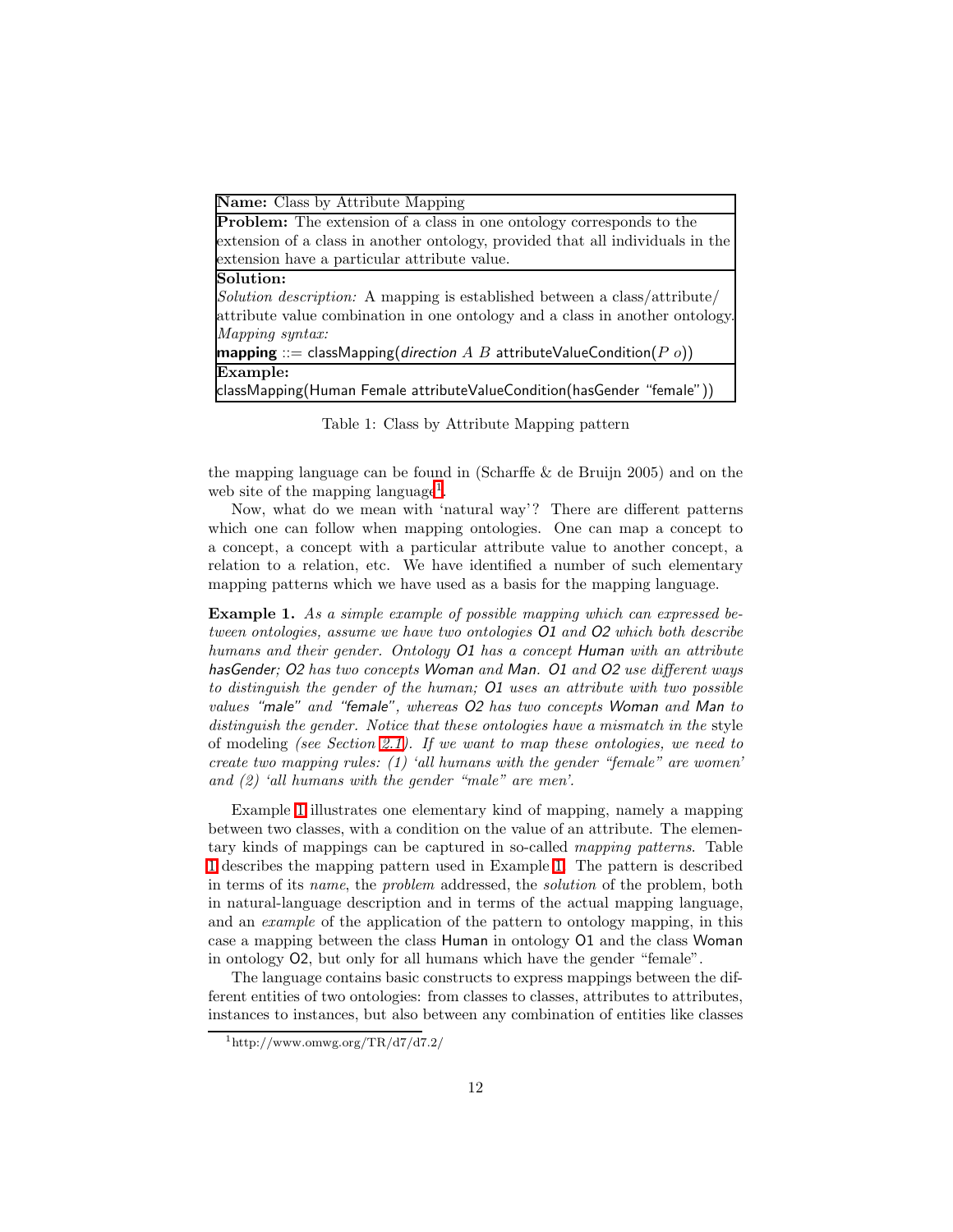to instances, etc. The example in Table [1](#page-11-2) illustrates the basic construct for mapping classes to classes, classMapping.

Mappings can be refined using a number of operators and mapping conditions. The operators in the language can be used to map between combinations of entities, such as the intersection or union (conjunction, disjunction, respectively) of classes or relations. For example, the mapping between Human and the union of Man and Woman can be expressed in the following way:

classMapping(Human or(Man Woman))

The example in Table [1](#page-11-2) illustrates a mapping condition, namely the attribute value condition. Other mapping conditions include attribute type and attribute occurrence.

The mapping language itself is not bound to any particular ontology language. However, there needs to be a way for reasoners to actually use the mapping language for certain tasks, such as querying disparate knowledge bases and data transformation. For this, the mapping language can be grounded in a formal language. There exists, for example, a grounding of the mapping language to OWL DL and to WSML-Flight.

In a sense, the *grounding* of the mapping language to a particular language transforms the mapping language to a language which is specific for mapping ontologies in a specific language. All resulting mapping languages still have the same basic vocabulary for expressing ontology mappings, but have a different vocabulary for the more expressive expressions in the language. Unfortunately, it is not always the case that all constructs in the mapping language can be grounded to the logical language. For example, WSML-Flight does not allow disjunction or negation in the target of a mapping rule and OWL DL does not allow mapping between classes and instances. In order to allow the use of the full expressive power offered by the formal language to which the mapping language is grounded, there is an extension mechanism which allows to insert arbitrary logical expressions inside each mapping rule.

The language presented in this section is suitable for the specification and exchange of ontology mappings. In the next section we present a semi-automatic approach to the specification of ontology mappings.

## 3.2 A (Semi-)Automatic Process for Ontology Alignment

<span id="page-12-0"></span>

<span id="page-12-1"></span>Figure 3: Alignment Process

Creating mappings between ontologies is a tedious process, especially if the ontologies are very large. We introduce a (semi-)automatic alignment process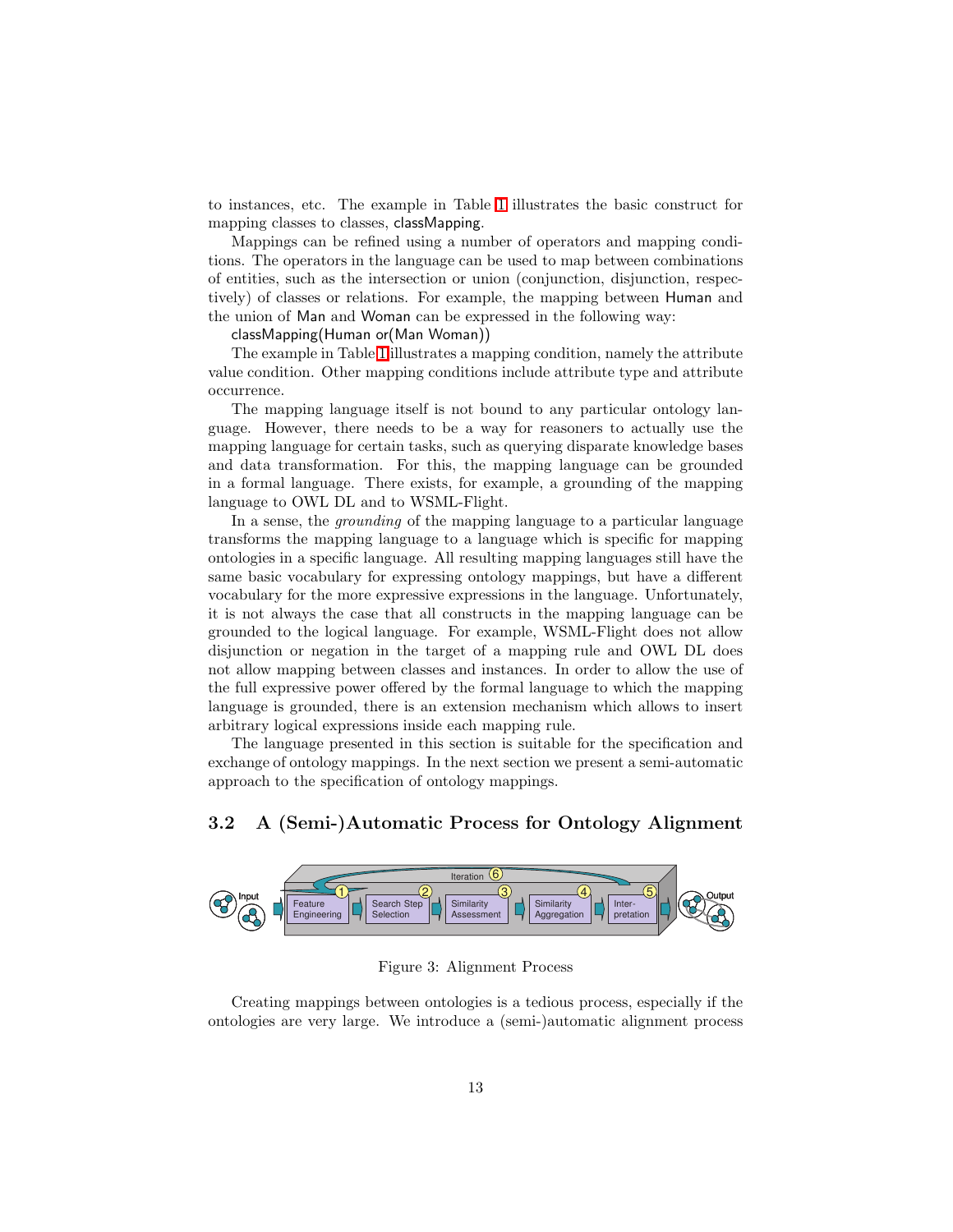implemented in the FOAM-tool (Framework for Ontology Alignment and Map- $\text{ping}$ ),<sup>[2](#page-13-0)</sup> which relieves the user of some of the burdens in creating mappings. It subsumes all the alignment approaches we are aware of (e.g., PROMPT (Noy & Musen 2003), GLUE (Doan et al. 2003), QOM (Ehrig & Staab 2004, Ehrig  $\&$  Sure 2004). The input of the process consists of two ontologies which are to be aligned; the output is a set of correspondences between entities in the ontologies. Figure [3](#page-12-1) illustrates its six main steps.

1. Feature engineering selects only parts of an ontology definition in order to describe a specific entity. For instance, alignment of entities may be based only on a subset of all RDFS primitives in the ontology. A feature may be as simple as the label of an entity, or it may include intensional structural descriptions such as super- or sub-concepts for concepts (a sports car being a subconcept of car), or domain and range for relations. Instance features may be instantiated attributes. Further, we use extensional descriptions. In an example we have fragments of two different ontologies, one describing the instance Daimler and one describing Mercedes. Both o1:Daimler and o2:Mercedes have a generic ontology feature called type. The values of this feature are automobile and luxury, and automobile, respectively.

2. Selection of Next Search Steps. Next, the derivation of ontology alignments takes place in a search space of candidate pairs. This step may choose to compute the similarity of a restricted subset of candidate concepts pairs of the two ontologies and to ignore others. For the running example we simply select every possible entity pair as an alignment candidate. In our example this means we will continue the comparison of o1:Daimler and o2:Mercedes. The QOM approach of Section 2.3 carries out a more efficient selection.

3. Similarity Assessment determines similarity values of candidate pairs. We need heuristic ways for comparing objects, i.e., similarity functions such as on strings, object sets, checks for inclusion or inequality, rather than exact logical identity. In our example we use a similarity function based on the instantiated results, i.e., we check whether the two concept sets, parent concepts of o1:Daimler (automobile and luxury) and parent concepts of o2:Mercedes (only automobile), are the same. In the given case this is true to a certain degree, effectively returning a similarity value of 0.5. The corresponding feature/similarity assessment (FS2) is represented in Table [2](#page-14-1) together with a second feature/similarity assessment (FS1) based on the similarity of labels.

4. Similarity Aggregation. In general, there may be several similarity values for a candidate pair of entities from two ontologies, e.g., one for the similarity of their labels and one for the similarity of their relationship to other terms. These different similarity values for one candidate pair must be aggregated into a single aggregated similarity value. This may be achieved through

<span id="page-13-0"></span> $^{2}$ <http://www.aifb.uni-karlsruhe.de/WBS/meh/foam/>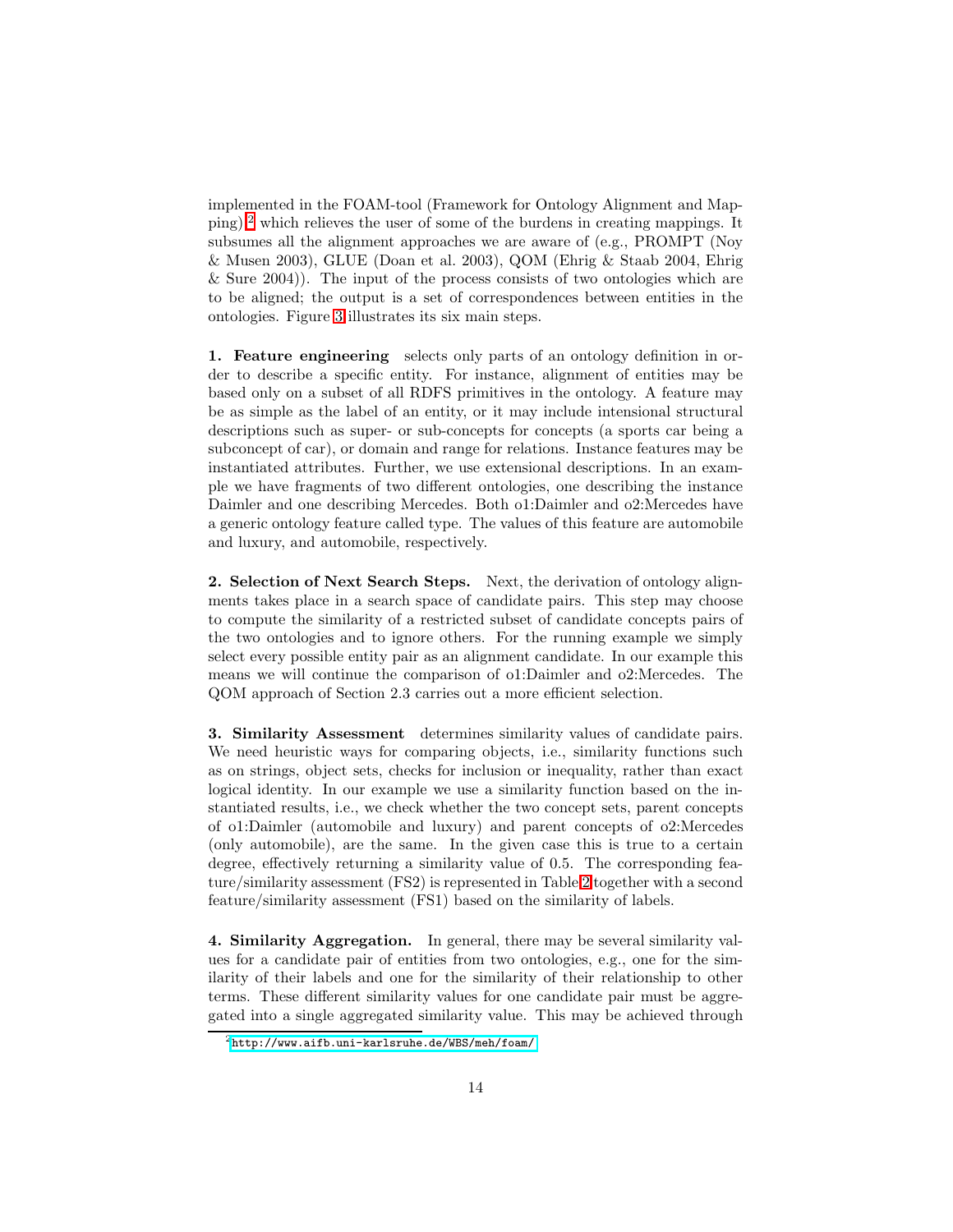| Comparing       | No.                  | Feature $Q_F$   | Similarity $Q_S$               |
|-----------------|----------------------|-----------------|--------------------------------|
| <b>Entities</b> | FS1                  | $(label, X_1)$  | string similarity $(X_1, X_2)$ |
| Instances       | $\operatorname{FS2}$ | $(parent, X_1)$ | set equality $(X_1, X_2)$      |

<span id="page-14-1"></span>Table 2: Feature/Similarity Assessment

a simple averaging step, but also through complex aggregation functions using weighting schemes. For the example we only have to result of the parent concept comparison which leads to: simil(o1:Daimler,o2:Mercedes)=0.5.

5. Interpretation uses the aggregated similarity values to align entities. Some mechanisms here are, e.g., to use thresholds for similarity (Noy  $\&$ Musen 2003), to perform relaxation labeling (Doan et al. 2003), or to combine structural and similarity criteria. simil(o1:Daimler,o2:Mercedes)=0.5≥0.5 leads to align(o1:Daimler)=o2:Mercedes. This step is often also referred to as matcher. Semi-automatic approaches may present the entities and the alignment confidence to the user and let the user decide.

6. Iteration. Several algorithms perform an iteration (see also similarity flooding (Melnik, Garcia-Molina & Rahm 2002)) over the whole process in order to bootstrap the amount of structural knowledge. Iteration may stop when no new alignments are proposed, or if a predefined number of iterations has been reached. Note that in a subsequent iteration one or several of steps 1 through 5 may be skipped, because all features might already be available in the appropriate format or because some similarity computation might only be required in the first round. We use the intermediate results of step 5 and feed them again into the process and stop after a predefined number of iterations.

The output of the alignment process is a mapping between the two input ontologies. We cannot in general assume that all mappings between the ontologies are discovered, especially in the case of more complex mappings. Therefore, the mapping which is a result of the alignment procedure can be seen as the input of a manual refinement process. In the next Section we describe a graphical tool which can be used for manual editing of ontology mappings.

## <span id="page-14-0"></span>3.3 OntoMap: an Ontology Mapping tool

OntoMap <sup>R</sup> (Schnurr & Angele 2005) is a plugin for the ontology-management platform OntoStudio <sup>R</sup> that supports the creation and management of ontology mappings. Mappings can be specified based on graphical representation, using a schema-view of the respective ontologies. OntoMap encapsulates the formal statements for the declaration of mappings, users just need to understand the semantics of the graphical representation (e.g., an arrow connecting two concepts). Users of OntoMap are supported by drag-and-drop functionality and simple consistency checks on property-mappings (automatic suggestion of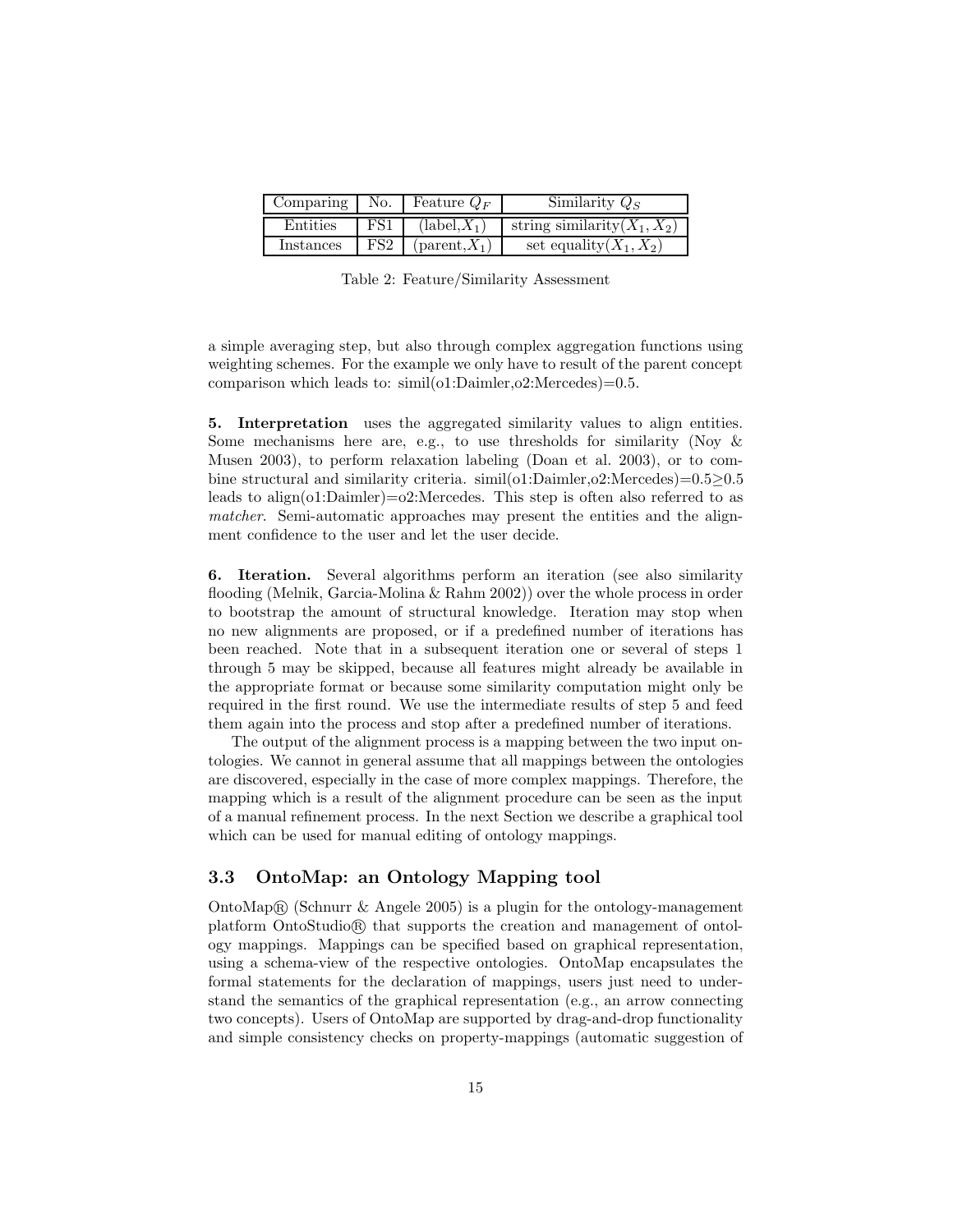necessary class-mappings). For concept-to-concept mappings constraints can be specified on the available attributes.

| 紧                                                                                                                                 |                                                                                                                                                           |                        | Schema - OntoStudio                                              |         |                          |                           |                                                                                                                               | 000   |
|-----------------------------------------------------------------------------------------------------------------------------------|-----------------------------------------------------------------------------------------------------------------------------------------------------------|------------------------|------------------------------------------------------------------|---------|--------------------------|---------------------------|-------------------------------------------------------------------------------------------------------------------------------|-------|
| Edit Search Window Help<br>Eile<br><b>体点 ③ ③ /</b><br>гă<br>$\cdot$                                                               |                                                                                                                                                           |                        |                                                                  |         |                          | <sup>8</sup> a Schema     |                                                                                                                               |       |
| A Schema View                                                                                                                     | <b>Ask Entity Properties View</b>                                                                                                                         |                        |                                                                  |         |                          |                           |                                                                                                                               |       |
| - <b>B</b> NewOntologyProject<br>F. A. "http://www.carrier.org"<br>+ 2. "http://www.factory.org"<br>+ A "http://www.vehicles.org" | Mapping:<br>Name<br>Type                                                                                                                                  | Namespace              | CCMapping1119184133801<br>"http://www.vehicles.org"<br>CCMapping |         |                          |                           |                                                                                                                               |       |
| Filter:                                                                                                                           | Source:<br>Name                                                                                                                                           |                        | Lorry                                                            | Target: |                          | Name.                     | Car_or_Truck                                                                                                                  |       |
|                                                                                                                                   | <b>Type</b>                                                                                                                                               | Namespace              | "http://www.carrier.org"<br>Concept                              |         | Namespace<br><b>Type</b> |                           | "http://www.vehicles.org"<br>Concept                                                                                          |       |
|                                                                                                                                   |                                                                                                                                                           | Property<br>max_weight |                                                                  |         | $\overline{\phantom{a}}$ | Operator<br>Value<br>20.0 |                                                                                                                               |       |
| Instance View                                                                                                                     | H.                                                                                                                                                        |                        |                                                                  |         |                          |                           |                                                                                                                               | ×     |
|                                                                                                                                   | Properties   Kok Mapping View<br>- A "http://www.carrier.org"<br>Carrier<br><b>C</b> code<br>+ C Car<br>+ <b>Q</b> Lorry<br>G Owner<br>adress<br>C o_name | Cowner_No              | $\bullet$<br>G<br>$\bullet$                                      |         | $+o$                     | $\bullet$<br>۰G<br>$+o$   | E 2A "http://www.vehicles.org"<br>Carrier<br>code<br>own_weight<br>Car_or_Truck<br><b>B</b> Owner<br>cowner_No<br>Cowner_Name | 出在 8- |

Figure 4: Screenshot of OntoStudio® with the OntoMap® plugin

OntoMap supports a number of most elementary mapping patterns: concept to concept mappings, attribute to attribute mappings, relation to relation mapings, and attribute to concept mappings.

Additionally, OntoMap allows to specify additional conditions on conceptto-concept mappings using a form for mapping properties. A concept 'lorry' for example might map onto a concept 'Car or truck' only if the weight of the latter exceeds a certain limit (e.g. according to the legal definition within some countries).

Attribute to concept mappings enable users to specify one or more 'identifiers' for instances of a concept - similar to the primary keys in relational databases. This way the properties of different source concepts can be 'unified' in one target concept, e.g., in order to join the information of different database entries within a single instance on the ontology level. Different source instances having the same 'identifier values' are then joined within a single target instance.

The focus of OntoMap is on the intuitive creation and management of mappings. If complex mappings are needed, which are not within the scope of a graphical tool (possibly using complex logical expressions or built-ins), they have to be encoded manually. OntoStudio has its own grounding of mappings, based on F-Logic rules (Kifer & Lausen 1997). In addition to the internal storage format OntoMap supports the import and export of mappings in the mappinglanguage which we described in this section. An extension of OntoMap based on a library for ontology alignment<sup>[3](#page-15-0)</sup> which was described in Section [3.2](#page-12-0) provides

<span id="page-15-0"></span><sup>3</sup>http://www.aifb.uni-karlsruhe.de/WBS/meh/foam/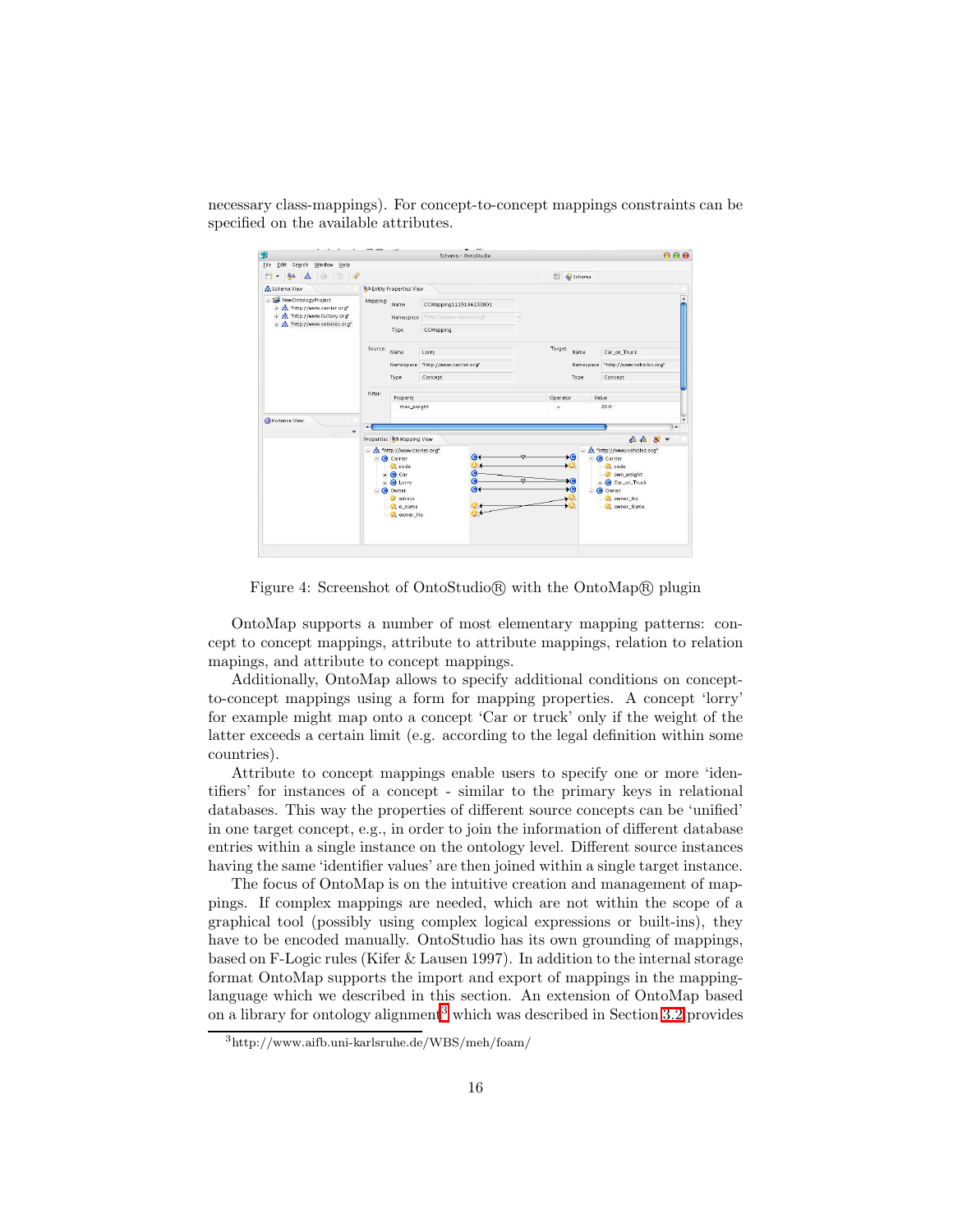the functionality for the semi-automatic creation of mappings.

Some additional features of the OntoStudio environment support users in typical mediation tasks. Those include the import of schemas for relational databases (syntactic integration) and the possibility to create and execute queries instantly. The latter gives users the possibility to test the consequence of mappings they have created (or imported). Such usage of mappings to query disparate knowledge bases is described in the next section.

## <span id="page-16-0"></span>4 Summary

Overlap and mismatches between ontologies are likely to occur when the vision of a Semantic Web with a multitude of ontologies becomes a reality.

There exist different approaches to ontology mediation. These approaches can be broadly categorized as: (a) Ontology Mapping (Maedche et al. 2002, Scharffe & de Bruijn 2005), (b) Ontology Alignment (Ehrig & Staab 2004, Ehrig & Sure 2004, Rahm & Bernstein 2001, Doan et al. 2004) and (c) Ontology *Merging* ((Noy & Musen 2000b, Dou et al. 2002)). We have presented a survey of the most prominent approaches in these areas.

Additionally, we described a practical approach to representing mappings using a mapping language, discovering mappings using an alignment process which can be used in combination with any ontology alignment algorithm, and a graphical tool to edit such ontology mappings. These ontology mappings can now be used, for example, for transforming data between different representation, as well as querying different heterogeneous knowledge bases.

Although there is some experience with ontology mediation and most approaches to ontology mediation, especially in the field of ontology alignment, have been validated using some small test set of ontologies. The overall problem which the area of ontology mediation faces is that the number of ontologies which is out there on the Semantic Web is currently very limited and it is hard to really validate the approaches using real ontologies.

## References

- Bouquet, P., Giunchiglia, F., van Harmelen, F., Serafini, L. & Stuckenschmidt, H. (2004), 'Contextualizing ontologies', Journal of Web Semantics  $1(4)$ , 325.
- Brickley, D. & Guha, R. V. (2004), RDF vocabulary description language 1.0: RDF schema, W3c recommendation 10 february 2004, W3C.  $URL: http://www.w3.org/TR/rdf-schema/$
- de Bruijn, J., Fensel, D., Keller, U., Kifer, M., Lausen, H., Krummenacher, R., Polleres, A. & Predoiu, L. (2005), The web service modeling language WSML, W3C member submission 3 june 2005. URL: http://www.w3.org/Submission/WSML/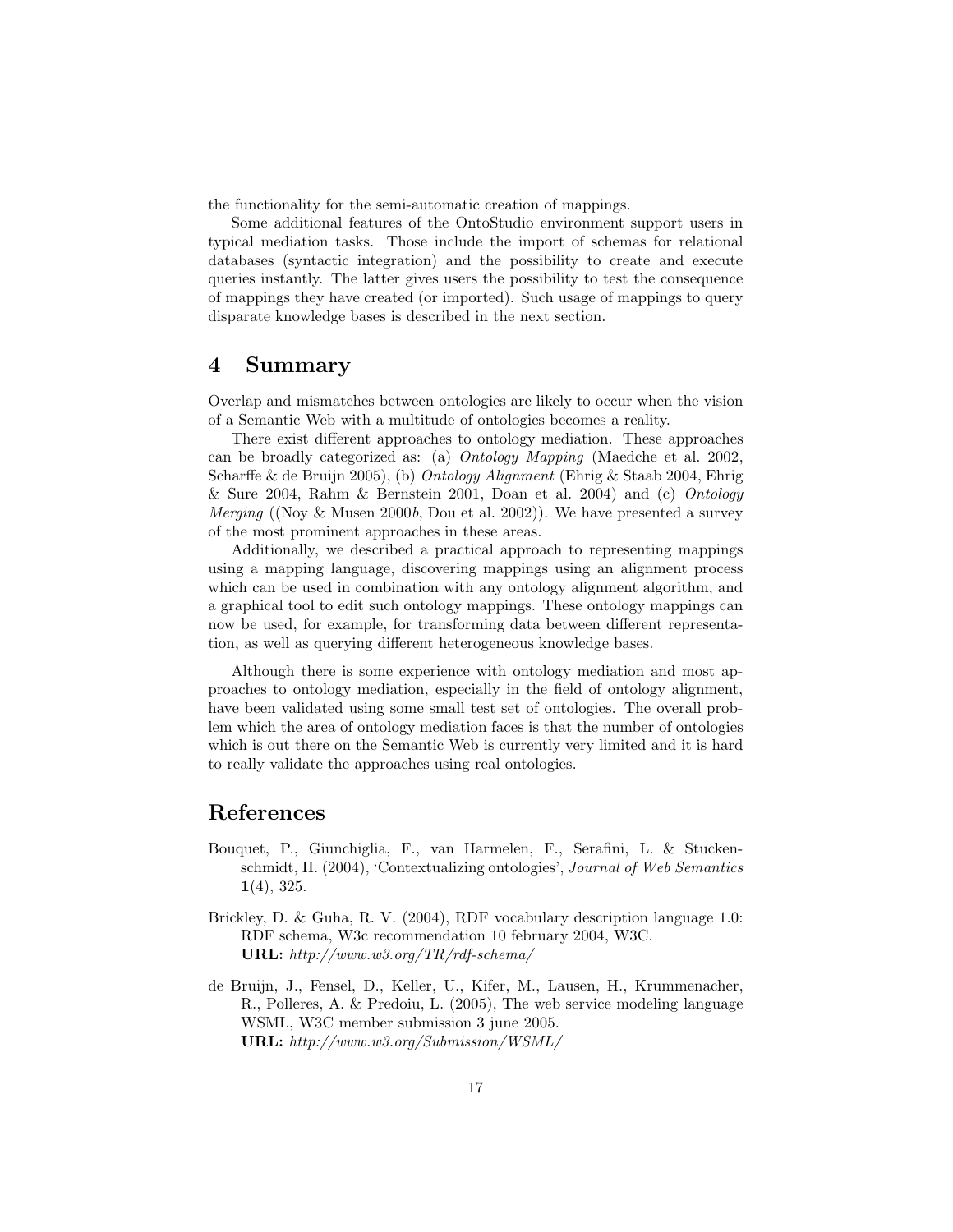- de Bruijn, J. & Polleres, A. (2004), Towards and ontology mapping specification language for the semantic web, Technical Report DERI-2004-06-30, DERI. URL: http://www.deri.at/publications/techpapers/documents/DERI-TR-2004-06-30.pdf
- Dean, M. & Schreiber, G. (2004), OWL web ontology language reference, W3C recommendation 10 february 2004.  $\mathbf{URL: } http://www.w3.org/TR/owl-ref/$
- Doan, A., Domingos, P. & Halevy, A. (2003), 'Learning to match the schemas of data sources: A multistrategy approach', VLDB Journal 50, 279-301.
- Doan, A. & Halevy, A. (2005), 'Semantic integration research in the database community: A brief survey', AI Magazine, Special Issue on Semantic Integration .
- Doan, A., Madhaven, J., Domingos, P. & Halevy, A. (2004), Ontology matching: A machine learning approach, in S. Staab & R. Studer, eds, 'Handbook on Ontologies in Information Systems', Springer-Verlag, pp. 397–416.
- Dou, D., McDermott, D. & Qi, P. (2002), Ontology translation by ontology merging and automated reasoning, in 'Proc. EKAW2002 Workshop on Ontologies for Multi-Agent Systems', pp. 3–18.
- Ehrig, M. & Staab, S. (2004), QOM quick ontology mapping, in F. van Harmelen, S. McIlraith & D. Plexousakis, eds, 'Proceedings of the Third International Semantic Web Conference (ISWC2004)', LNCS, Springer, Hiroshima, Japan, pp. 683–696.
- Ehrig, M. & Sure, Y. (2004), Ontology mapping an integrated approach, in 'Proceedings of the First European Semantic Web Symposium, ESWS 2004', Vol. 3053 of Lecture Notes in Computer Science, Springer Verlag, Heraklion, Greece, pp. 76–91.
- Giunchiglia, F. & Shvaiko, P. (2004), 'Semantic matching', The Knowledge Engineering Review 18(3), 265–280.
- Giunchiglia, F., Shvaiko, P. & Yatskevich, M. (2004), S-match: an algorithm and an implementation of semantic matching, in 'Proceedings of ESWS'04', number 3053 in 'LNCS', Springer-Verlag, Heraklion, Greece, pp. 61–75.
- Kalfoglou, Y. & Schorlemmer, M. (2003), 'Ontology mapping: the state of the art', The Knowledge Engineering Review 18(1), 1–31.
- Kifer, M. & Lausen, G. (1997), 'F-logic: A higher-order language for reasoning about objects',  $SIGMOD$  Record  $18(6)$ , 134-146.
- Klein, M. (2001), Combining and relating ontologies: an analysis of problems and solutions, in A. Gomez-Perez, M. Gruninger, H. Stuckenschmidt  $\&$ M. Uschold, eds, 'Workshop on Ontologies and Information Sharing, IJ-CAI'01', Seattle, USA.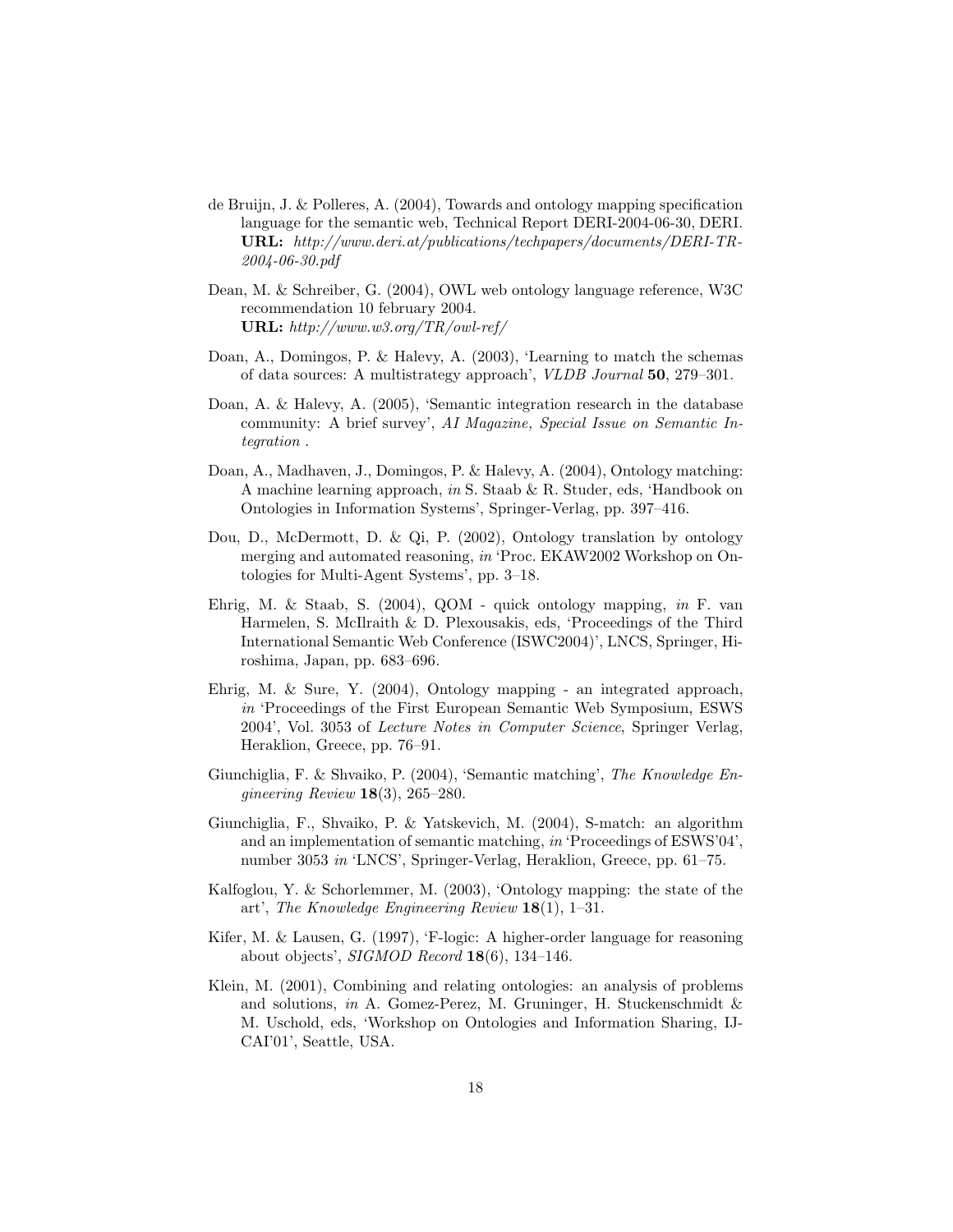- Maedche, A., Motik, B., no Silva, N. & Volz, R. (2002), Mafra a mapping framework for distributed ontologies, in 'Proceedings of the 13th European Conference on Knowledge Engineering and Knowledge Management EKAW-2002', Madrid, Spain.
- Melnik, S., Garcia-Molina, H. & Rahm, E. (2002), Similarity flooding: A versatile graph matching algorithm and its application to schema matching, in 'Proceedings of the 18th International Conference on Data Engineering (ICDE'02)', IEEE Computer Society, p. 117.
- Noy, N. F. (2004), 'Semantic integration: A survey of ontology-based approaches', Sigmod Record, Special Issue on Semantic Integration 33(4), 65– 70.
- Noy, N. F. & Musen, M. A. (2000a), Anchor-PROMPT: Using non-local context for semantic matching, in 'Proceedings of the Workshop on Ontologies and Information Sharing at the Seventeenth International Joint Conference on Artificial Intelligence (IJCAI-2001)', Seattle, WA, USA.
- Noy, N. F. & Musen, M. A. (2000b), PROMPT: Algorithm and tool for automated ontology merging and alignment, in 'Proc. 17th Natl. Conf. On Artificial Intelligence (AAAI2000)', Austin, Texas, USA.
- Noy, N. F. & Musen, M. A. (2003), 'The PROMPT suite: interactive tools for ontology merging and mapping', International Journal of Human-Computer Studies 59(6), 983–1024.
- Omelayenko, B. (2002), RDFT: A mapping meta-ontology for business integration, in 'Proceedings of the Workshop on Knowledge Transformation for the Semantic Web (KTSW 2002) at the 15-th European Conference on Artificial Intelligence', Lyon, France, pp. 76–83.
- Rahm, E. & Bernstein, P. A. (2001), 'A survey of approaches to automatic schema matching', *VLDB Journal: Very Large Data Bases* 10(4), 334– 350.
- Scharffe, F. & de Bruijn, J. (2005), A language to specify mappings between ontologies, in 'Proceedings of the Internet Based Systems IEEE Conference (SITIS05)', Yandoué, Cameroon.
- Schnurr, H.-P. & Angele, J. (2005), Do not use this gear with a switching lever! automotive industry experience with semantic guides, in '4th International Semantic Web Conference (ISWC2005)', pp. 1029–1040.
- Shvaiko, P. & Euzenat, J. (2005), 'A survey of schema-based matching approaches', Journal on Data Semantics .
- Uschold, M. (2000), Creating, integrating, and maintaining local and global ontologies, in 'Proceedings of the First Workshop on Ontology Learning (OL-2000) in conjunction with the 14th European Conference on Artificial Intelligence (ECAI-2000)', Berlin, Germany.